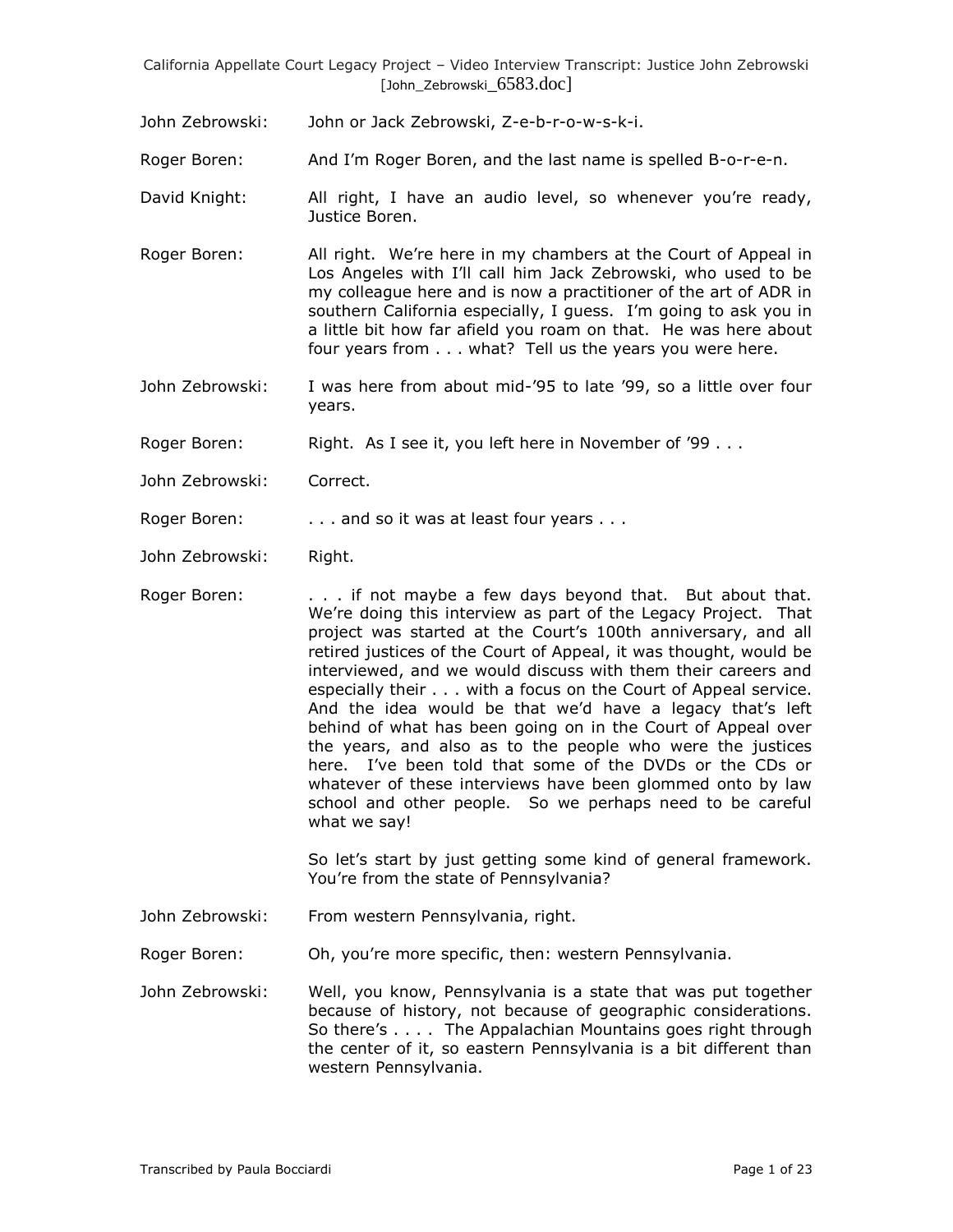- Roger Boren: But you went to university in *eastern* Pennsylvania, didn't you? 2:24
- John Zebrowski: Right. I grew up near Pittsburgh, but I went to school in Philadelphia.
- Roger Boren: Okay. University of Pennsylvania?
- John Zebrowski: Right.

Roger Boren: Okay. And without going . . . . We don't need to go into the dates, but you're about, what, 62 years old?

- John Zebrowski: That's right.
- Roger Boren: Okay, got that right. Where did you go to law school?
- John Zebrowski: Georgetown, in Washington.
- Roger Boren: And what year did you graduate from Georgetown?
- John Zebrowski: '75.
- Roger Boren: Okay. Did you practice anywhere before you came to California – law?
- John Zebrowski: Well, not exactly. I worked for the Department of Interior while I was *in* law school . . .
- Roger Boren: Okay.
- John Zebrowski: . . . . doing legal work there but not as a lawyer, more as a legislative analyst. And then when I graduated from Georgetown, I came out to California to begin practicing law.
- Roger Boren: What brought you to California?
- John Zebrowski: Well, I was looking to practice in a large metropolitan area, and so I considered a number of 'em. I had some relatives that lived out here – a couple of aunts and uncles, and some cousins. And I looked at a couple of different places and decided Los Angeles looked pretty good to me at that time and I came out.
- Roger Boren: And apparently it was a good choice, then, for you do you think?
- John Zebrowski: I think so. Los Angeles has been pretty good to me. California generally has been pretty good to me.
- Roger Boren: Let me ask you a little thing that maybe backs up into your career before you got to California, and that is, you have a number of publications. Did you publish anything, either  $3:43$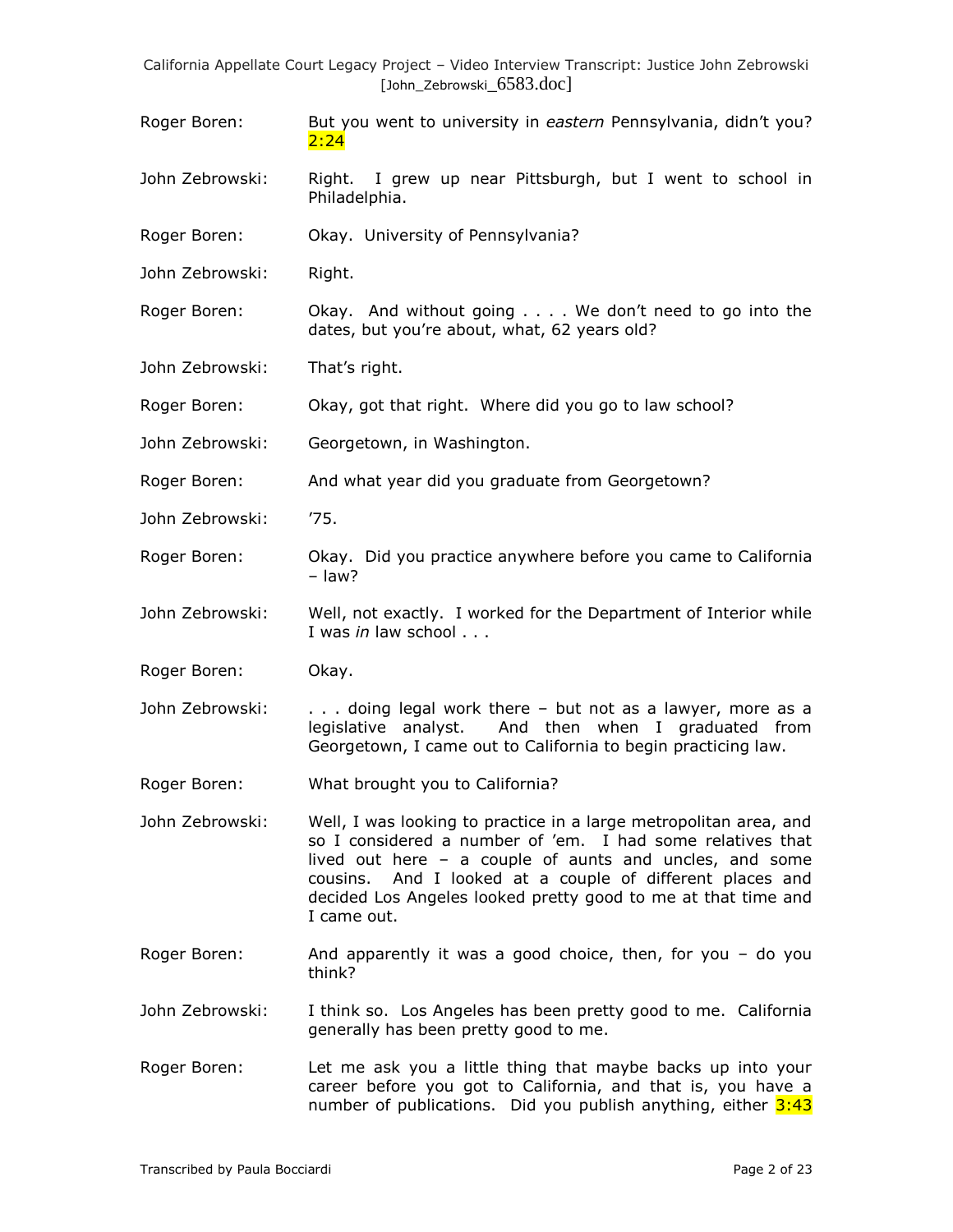in law school, as law review, or anything else, prior to coming to California?

- John Zebrowski: Well, when I was on the law journal at Georgetown they called it the law journal rather than law review, for some reason – but when I was on the law journal there, every student had to write a note for the law journal. And I had spent a good bit of time working in the steel mills during my college years back around Pittsburgh. And when I was working in the steel mills was before the Occupational Safety and Health Act. And I saw a lot of people get hurt. And they didn't have nearly the safeguards they should have had at that time. And early – it might have been right before I started law school, or right about the time I started law school – the Occupational Safety and Health Act was passed. So that interested me because of my past experience working in the mills. And so I wrote an article about the Occupational Safety and Health Act shortly after it had been enacted and it was in its early years. And so that article ended up getting cited by the Occupational Safety and Health Review Commission – it was an administrative court type of an agency – and also a couple of times by some of the federal circuit courts. And I think it was primarily because the Occupational Safety and Health Act was so new that nobody had written anything about it. So when these issues started percolating up to the courts and to the Review Commission, and they started looking for literature about it, my article was about all they were finding. So I was cited.
- Roger Boren: Well, would it be fair to say that you're probably viewed as somebody who has a . . . some specialty in the law with regard to business and things like . . . related to that, like employment law or OSHA and other things like . . . that nature?
- John Zebrowski: Well, I've always done business-related work primarily: contracts, insurance, and real estate, that type of thing. That's pretty much what I do now.
- Roger Boren: Would you describe any one of those as more special to you than any other area of business-related law?
- John Zebrowski: Well, I wouldn't say that I'm highly specialized, but because I handle all types of business matters, from . . . . Most business matters involve contracts of one kind or another, and sometimes there are corporate control disputes or partnership LLP control disputes. Or I get a lot of insurance coverage, insurance allocation and equitable allocation types of issues. Here in Los Angeles, of course, we have a large entertainment industry, so you get a lot of entertainment cases, which are . . . . . Most entertainment cases are basically contract cases. Sometimes they have a little bit of intellectual property overlaid, but usually that's not a lot of what the issues 6:22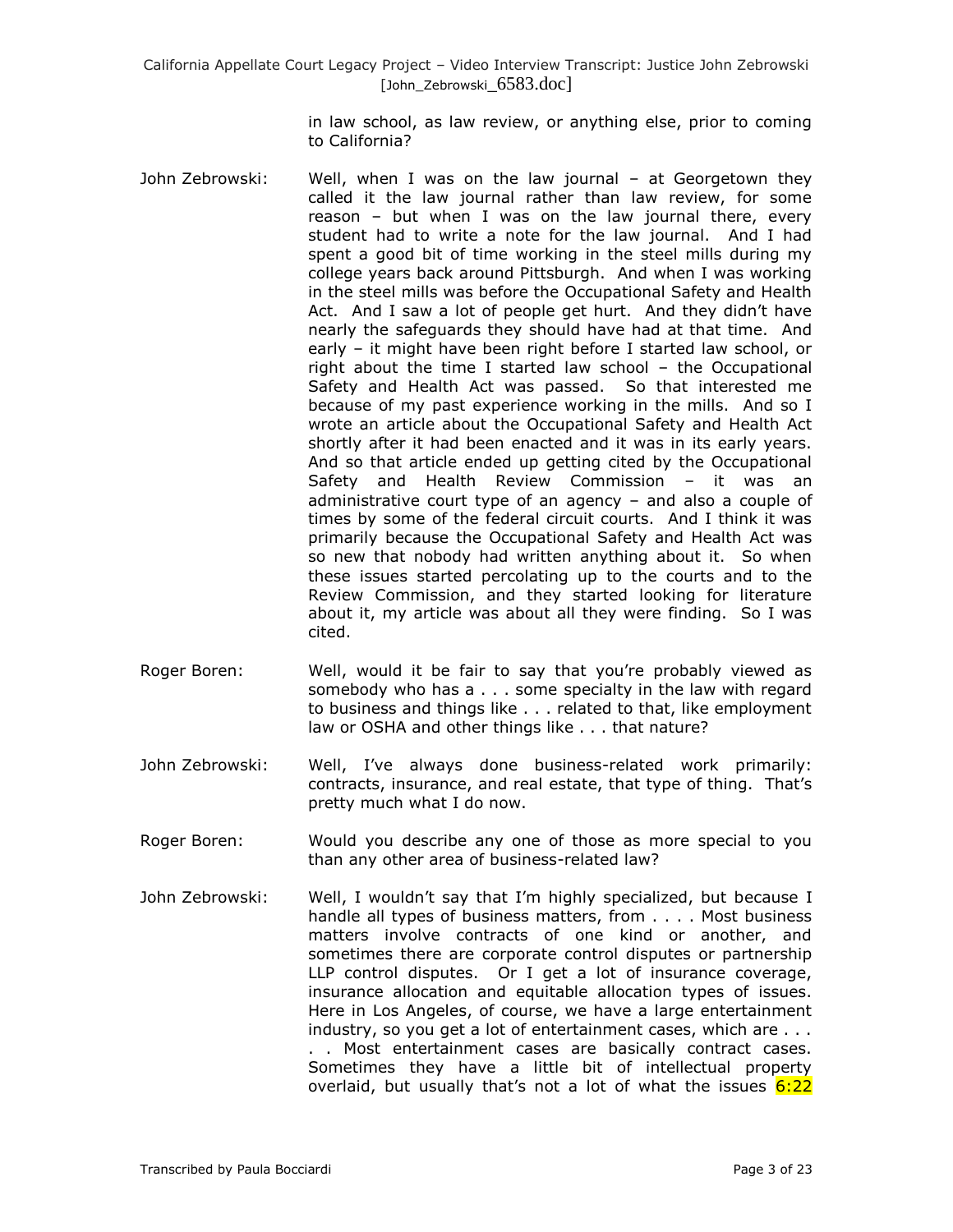> are; they're usually contract cases. And I did all kinds of cases of that kind.

- Roger Boren: I wanted to ask you a little bit about your practice of civil law. How many years did you practice that in Los Angeles?
- John Zebrowski: I practiced out here with . . . for seven years before becoming a court commissioner.
- Roger Boren: Okay, so about that long. Would you say that . . . . Was all of that basically in business-related areas?
- John Zebrowski: Yes.
- Roger Boren: Okay.
- John Zebrowski: Right.
- Roger Boren: And you became a commissioner . . .
- John Zebrowski: Right.

\

- Roger Boren: . . . . . . of the Los Angeles Superior Court.
- John Zebrowski: Right.
- Roger Boren: And that was in 19 . . . that was in '80, 1982? Would that be about right? I have a note here that says December 1982.
- John Zebrowski: It was . . . . Yeah, it was right . . . . It was either late '82 or early '83, right around there.
- Roger Boren: And you were a commissioner until October of 1986. Would that be about right?
- John Zebrowski: That sounds right.
- Roger Boren: Okay. I was going to ask you. As a commissioner, did you ... . Some of 'em were more general and some of 'em rather had specific assignments. What kind of assignments – assignment *or* assignments – did you have as a commissioner?
- John Zebrowski: Well, when I started, the first thing I started doing was trying jury trials. But I only did that for a short while before I got transferred into law and motion. This was back in the master calendar days, when you had those large law-and-motion calendars all concentrated in a few departments up on the 8th floor, and so there was me and about four or five judges doing all the law-and-motion calendars. And so I did a law-andmotion calendar there most of the time that I was a commissioner. 7:54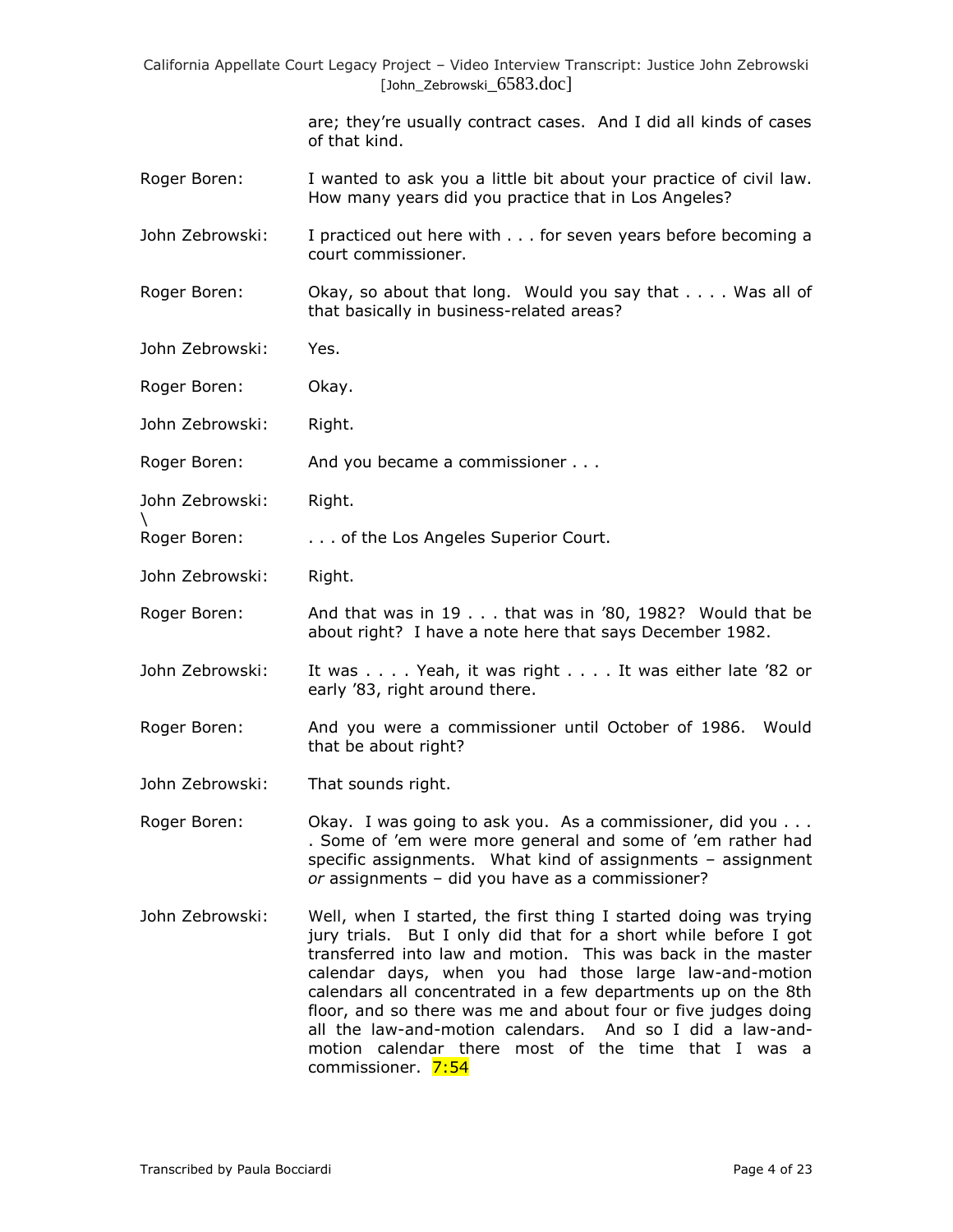- Roger Boren: Okay. And at some point you well, it would have been October 1986 – you became a superior court judge.
- John Zebrowski: Right.
- Roger Boren: Was that by appointment of the Governor?
- John Zebrowski: Correct.
- Roger Boren: And which Governor was that?
- John Zebrowski: Governor Deukmejian.
- Roger Boren: Okay. So 1986 in October you come to the . . . you're already there, but now you change your nomenclature, so to speak and . . .
- John Zebrowski: Yeah, well . . . .
- Roger Boren: ... you're a superior court judge. How long did you practice as a superior court judge?
- John Zebrowski: Well, the first . . . . Let's see. Well, I was a superior court judge until about '95, I guess, until I got appointed to the Court of Appeal.
- Roger Boren: And that would have been in October of '95, then, I think, according to my notes.
- John Zebrowski: I believe so, right.
- Roger Boren: Okay. As a superior court judge, did you kind of stay in the same kind of law-and-motion area that you'd been in before, or did you . . . .
- John Zebrowski: Well, the first thing that happened was I got appointed, so I walked from the 8th floor down to Department One, and of course they already knew it because they are advised. And so I walked in there, and so they swore me in and they gave me another little plaque to put on the bench. And I just changed the plaque from one that said "Commissioner" to one that said "Judge," and just went back and kept doing the same thing I'd been doing.
- Roger Boren: In the same courtroom?
- John Zebrowski: In the same courtroom and just did everything the same for a month or two. And then . . . . This was back at the time when we had the long delays until trial; everything was taking five years to get to trial.
- Roger Boren: Yeah. 9:23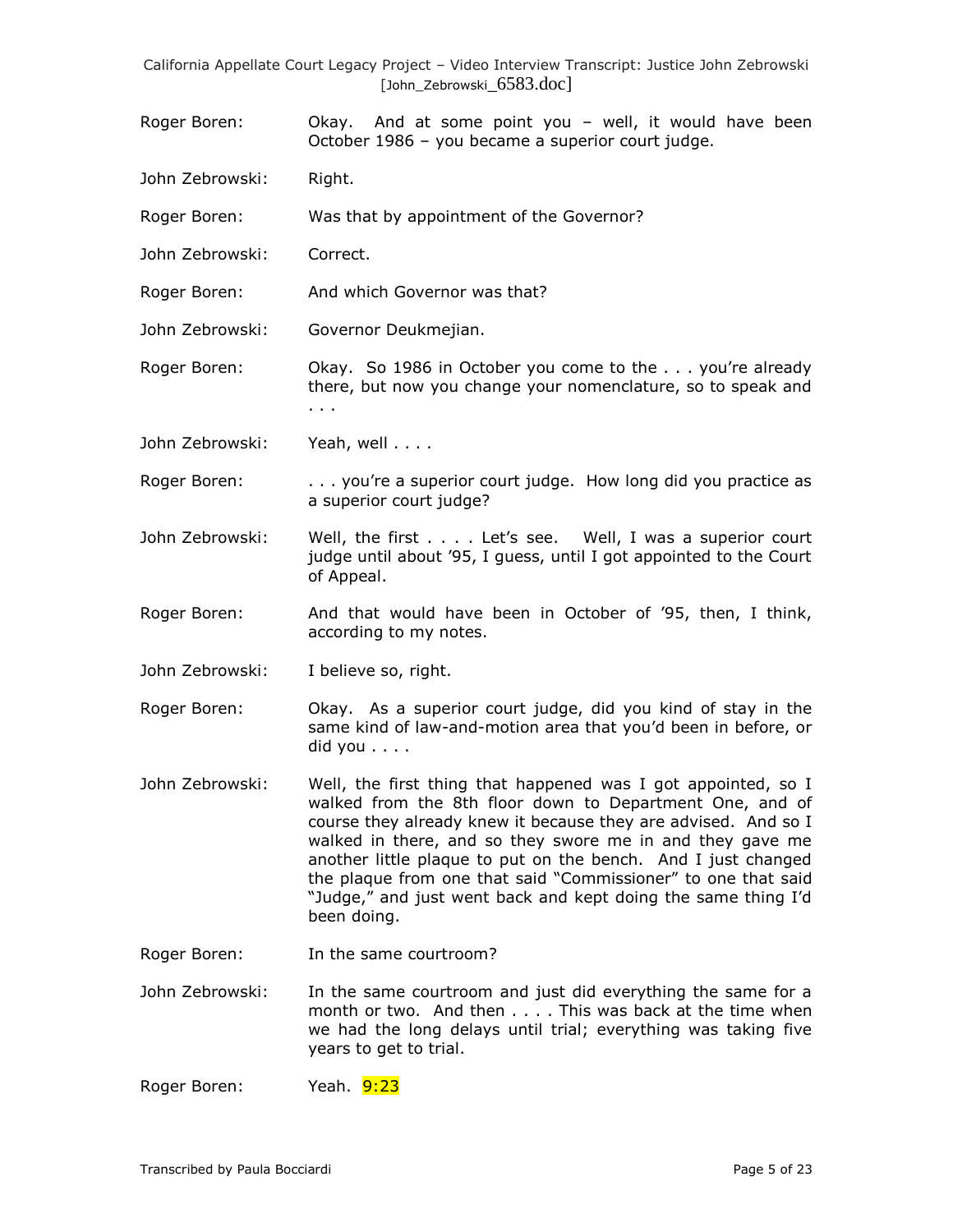- John Zebrowski: And nobody could get cases to trial anywhere. And for some reason – as far as I can tell, it's lost in political antiquity – there was a seven-story courthouse built down in Norwalk.
- Roger Boren: Oh, yes.
- John Zebrowski: I'm not really sure why they built such a big courthouse down in Norwalk. It didn't seem like it was really needed. But for some reason a seven-story courthouse was built in Norwalk, and so they had empty courtrooms there. And they had cases they just couldn't get to trial. So they sent me down to Norwalk, and then they just started sending me cases from all around the county. Probably less than half of them actually came from the Norwalk district. I would get cases from Santa Monica and Van Nuys and Long Beach and San Fernando and some from downtown. And they would just send them down there to try jury trials, and I just started trying jury trials, one after another.
- Roger Boren: Were these all civil or business, or would they include criminal? What was the mix?
- John Zebrowski: Well, they had me in a department that in the Norwalk practice it was called a general trial department, which meant basically you were handling civil cases. But if they needed you to, you'd try a criminal case. And once in a while I'd try a family law case or even a probate case. But probably 80 percent of it was general civil cases, and then a mixture of other things.
- Roger Boren: It seems like part of your activities as superior court judge *may* have included – I didn't catch the dates – but you also worked as an adjunct professor of law for a period of time.
- John Zebrowski: I spent about . . . . Well, it was an evening class, one class a year, for about six or seven years at Loyola. I taught a class in what was called Advanced Civil Procedure. So it was for students who had already gone through their first year of law school – maybe through their second year – but they'd already had basic civil procedure and tort law and contract law, and so they had all those basics. And I would basically teach them how to actually handle a case in the L.A. Superior Court or in the local federal court, and teach them how the rules worked, and if you had a certain fact pattern, what kind of a procedure would you look to use. And the idea was to make sure that they would at least know where to start when they confronted a problem when they were out in practice.
- Roger Boren: Was there anything in particular that caused you to leave the civil practice – private practice – and enter into a judicial career? What attracted you that way? 11:39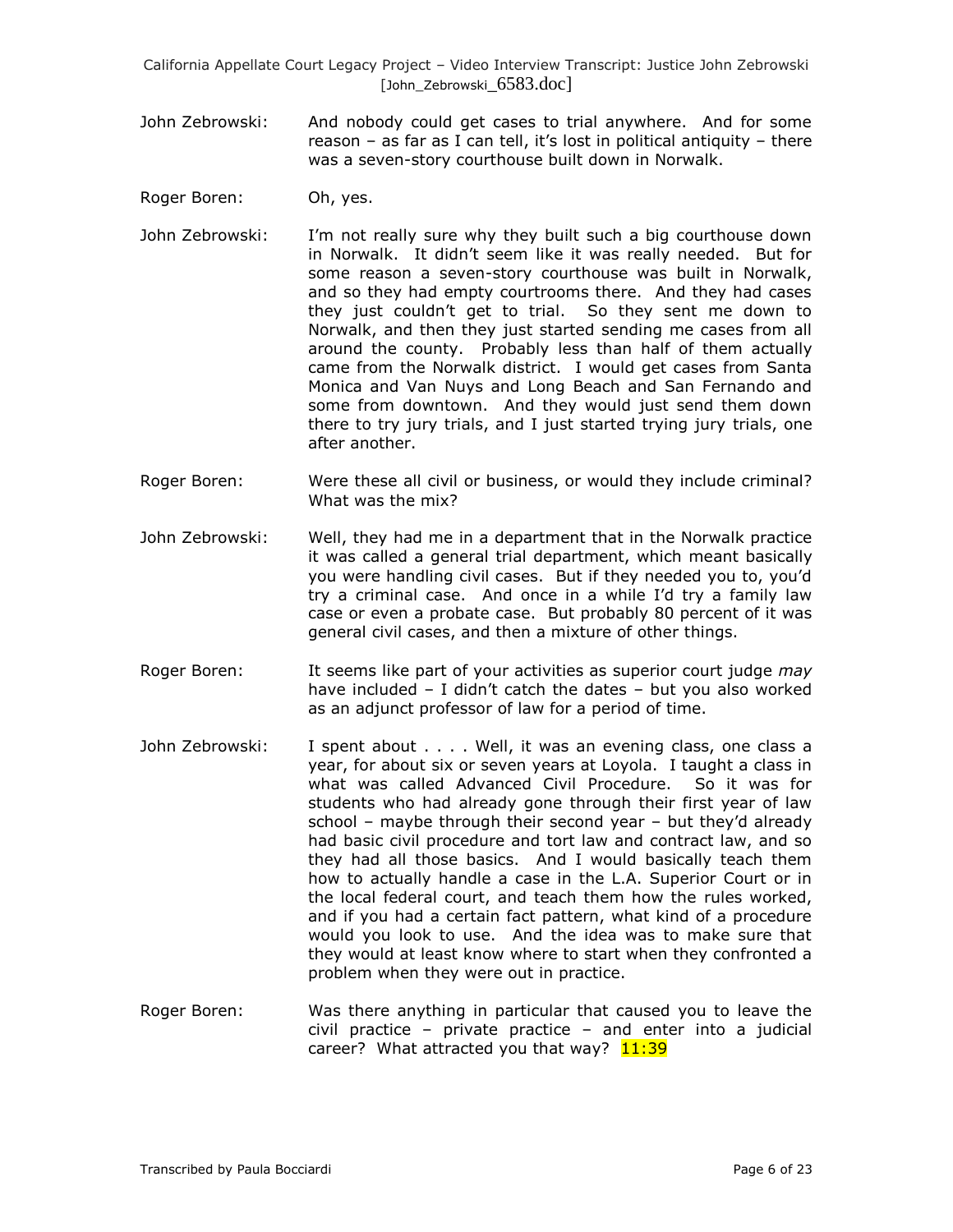- John Zebrowski: Well, I was just thinking maybe "attract" is not the right word, although it wasn't that it wasn't attractive. But that's just not how it happened.
- Roger Boren: Well, why don't you tell us about that.
- John Zebrowski: Well, the way it happened was I had a . . . I worked for a client, a . . . named USA Petroleum, which was a client that I worked for when I was in private practice. And one of the older partners in the firm decided he was going to leave private practice and become the general counsel of USA Petroleum. So he did that, and he told me that his deal was that since he was getting near retirement, he was supposed to find a younger guy to bring along to teach the business to, and then the younger guy within a few years would take over as general counsel of USA Petroleum. So it seemed like a very good opportunity, so I did that. And like sometimes happens in life, the economy didn't cooperate very much. And we had a number of problems there, and the company started having financial difficulties, and we started trying to work out a merger in order to solve the financial difficulties. The merger then led to a big dispute, and lawsuits were filed over that. I was actually personally named as a defendant in those lawsuits, but people involved in the merger, I don't think they practically expected to get much money from me. What they really wanted from me was, because I was the secretary, they wanted me to sign over the stock certificates in order to complete the merger; they were trying to get specific performance of the merger. But . . . .
- Roger Boren: So which came first, judicial career or signing over the stock certificates?
- John Zebrowski: Well, what happened was this company was going into a lot of turmoil. And I was thinking I was going to try to wait it out and see if everything would stabilize. And then the finance guys started leaving. And when the finance guys started leaving, I thought, "Well, now, they're the ones that know whether this company is going to survive or not." So I started thinking, "Well, I think I'll have to go back into private practice." So I started looking a little bit to go back into private practice. And right about then was when this opportunity came up to become a court commissioner.
- Roger Boren: How did it come up?
- John Zebrowski: Well, that's a bit of a long story, too. I was at lunch one day with a number of guys that I was working with. And one of them pulled out a clipping that he got from the *Daily Journal*. And the superior court was – this was back when I was in practice –
- Roger Boren: Yeah. 14:06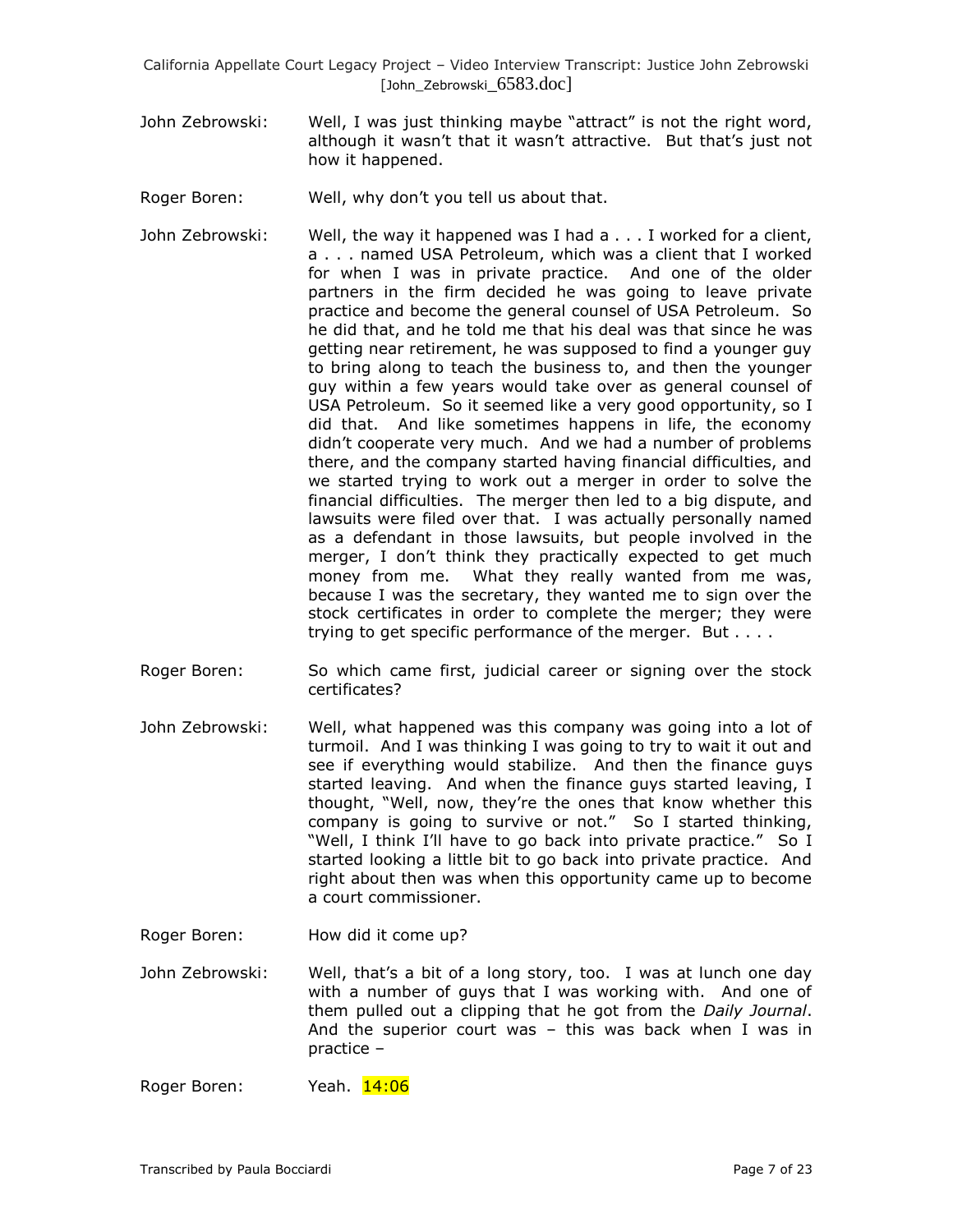John Zebrowski: . . . looking for court commissioners. And it said in there that you had to be admitted to the bar for at least five years in order to be minimally eligible to be a court commissioner. And so he hands it to me and says, "You ought to look into this. I can't look into it 'cause I've only been admitted for three or four years, but you've been admitted for more than five years, so you could look into it." So I looked at it and then I said, "Well, you know, court commissioners are generally assigned to do family law and juvenile and that type of thing, and I don't have anything against that but that's just not really my career path. It's not what I'm most interested in, so I don't really think it would really be a good career move for me to become a commissioner." And so this buddy of mine that I was having lunch with proceeded to give me this lecture about how that was a really bad attitude, and I should give it a try and I'll meet some people and I'll learn a few things, they're never going to offer me the job anyway, and it would just be a bit of a learning experience. So after he gave me his lecture, I said, "Oh, all right, fine; you're right. So I'll do it."

> So I took the ad, and I called down, I got a copy of the application, and it was a big long application on about 16-inchlong paper. And then it folded out twice. So the thing was about four feet long. And I was real busy at the time, so I folded it up, I put it in my desk drawer, and basically forgot about it. And it had . . . . In bold right on the front it said you have to send it in by a certain date or it won't be considered, etcetera etcetera etcetera. So I put it in my drawer and I just turned to other things and I never sent it in. And a couple of weeks went by and . . . a couple of weeks after the deadline went by and I got a call from the superior court – somebody in the personnel office saying that well, there's this committee of superior court judges that are involved in selecting court commissioners. And they saw my name on some list of people that had received applications, and so they asked to see my application. And the fellow on the phone is telling me and saying, "We can't find it." And so I said, "Well, you can't find it because I never sent it to you." So, he says, "Well, the . . . will you please send it in?" And I said, "Well, we're way past the deadline," and he said, "Don't worry about the deadline; just go ahead and send it in." So I said, "All right, I'll think about it." So I thought about it, and being younger and a little more naïve, maybe, than I became later, the thought occurred to me that maybe these judges would be upset with me if I didn't send in this form because they specifically asked for it. Now, I realize now, today, they probably wouldn't have cared. But at the time, I thought, well, I don't want to antagonize anybody. So I filled it out and I sent it in.

> And then I went through this long process, which was interviews and written tests and oral tests. And it was all about things I didn't know much about: family law and juvenile. So we got to the end of the process, and they had money to  $16:55$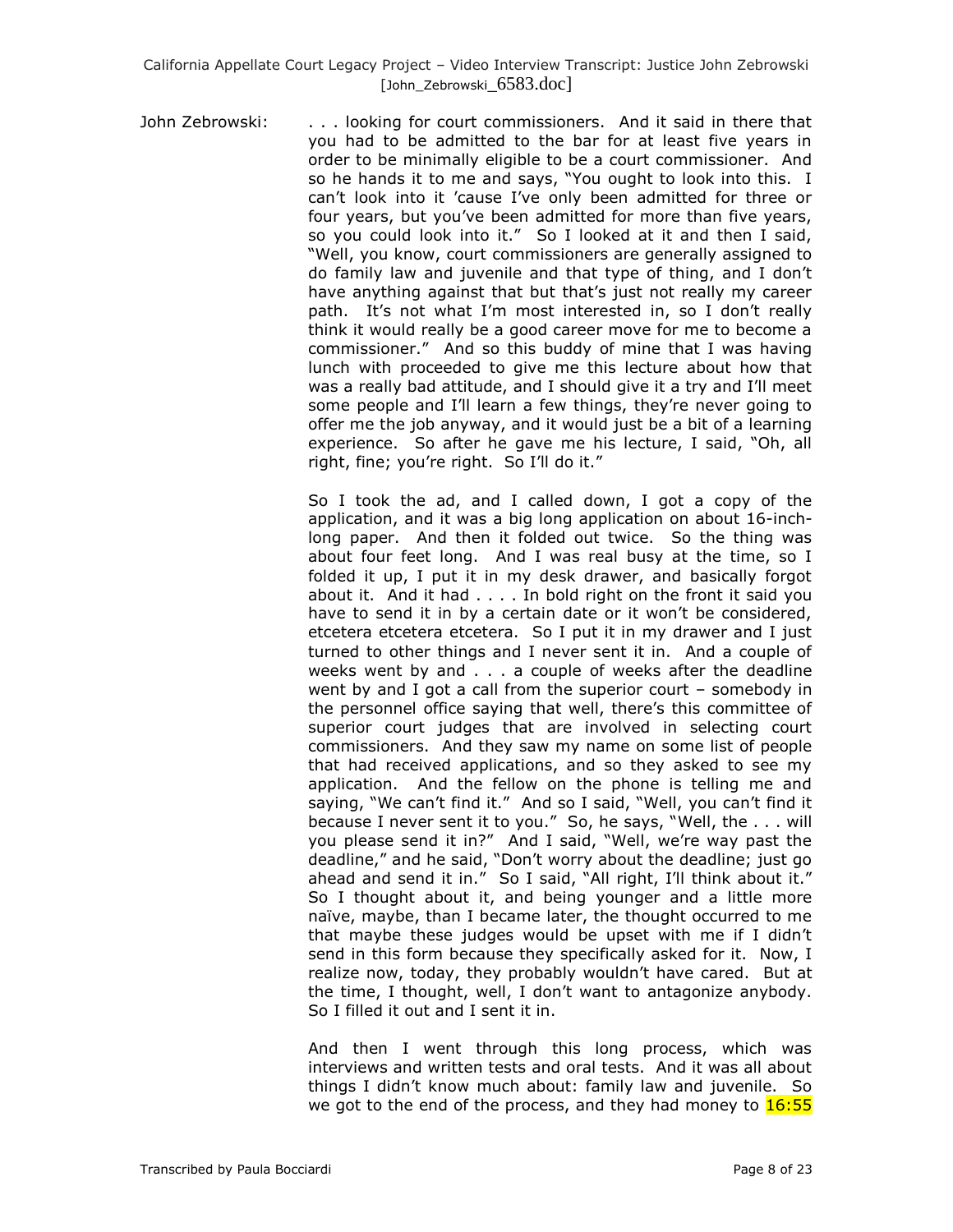hire 10 commissioners. And so they offered . . . they ranked people in order of preference, apparently. And then they made offers to the first 10. And the first 10 all accepted. And so I wasn't one of those, and so I thought, well, that was an interesting experience just like my friend said it would be, but that's kind of the end of it. So then I went on about my way, and then a couple of . . . maybe like a year and a half or so later I'm at the oil company, which is starting to come unglued beneath my feet there, thinking I'm going to have to make a move. And the telephone rings and it's this same fellow from the personnel department down at the superior court, and he says Dave Eagleson wants to talk with me 'cause he wants to appoint me to be a court commissioner. Well, it turned out they ranked the top 25 people, and I was ranked number 11th out of the 25, which I thought was pretty good considering that I didn't know anything about family law or juvenile law and there were about three or four hundred applicants. And so all this time, apparently, I had been number one on that list without knowing it. And when they got some funding to hire a new court commissioner, I'm the next guy on the list. So they . . . so Dave Eagleson wants to talk with me. So I went down and talked with Dave Eagleson and Harry Peetris . . . .

- Roger Boren: Dave Eagleson was the one who . . . was he then presiding justice . . . judge?
- John Zebrowski: He was the PJ at the time, and Harry Peetris was the assistant PJ at the time.
- Roger Boren: We should mention that he later went to the Court of Appeal, Division Five, and then to the Supreme Court.
- John Zebrowski: Right. Yeah. So I talked with Eagleson and Peetris, and I made a deal with them that I would become a court commissioner and they'd assign me to the main downtown courthouse to hear civil cases. And so I thought, well, it sounds like that would be a good learning experience, and I'll meet people and get to know some things. And so I kind of mentally said to myself, "I'm going to have to make a move anyway; I was thinking of going back into practice. So this would be a little detour. I'll do this for about three years, and then I'll go back into practice." And then I ended up staying with the court system for 17 years instead of three years. So it just goes to show you, you like to think you're planning your life, but really you're reacting to events.
- Roger Boren: I find that very interesting. When you came to the Court of Appeal in 19, what, 95 . . . .
- John Zebrowski: '95, right.
- Roger Boren: 1995 you came to Second District, Division Two, which is this division . . . 19:13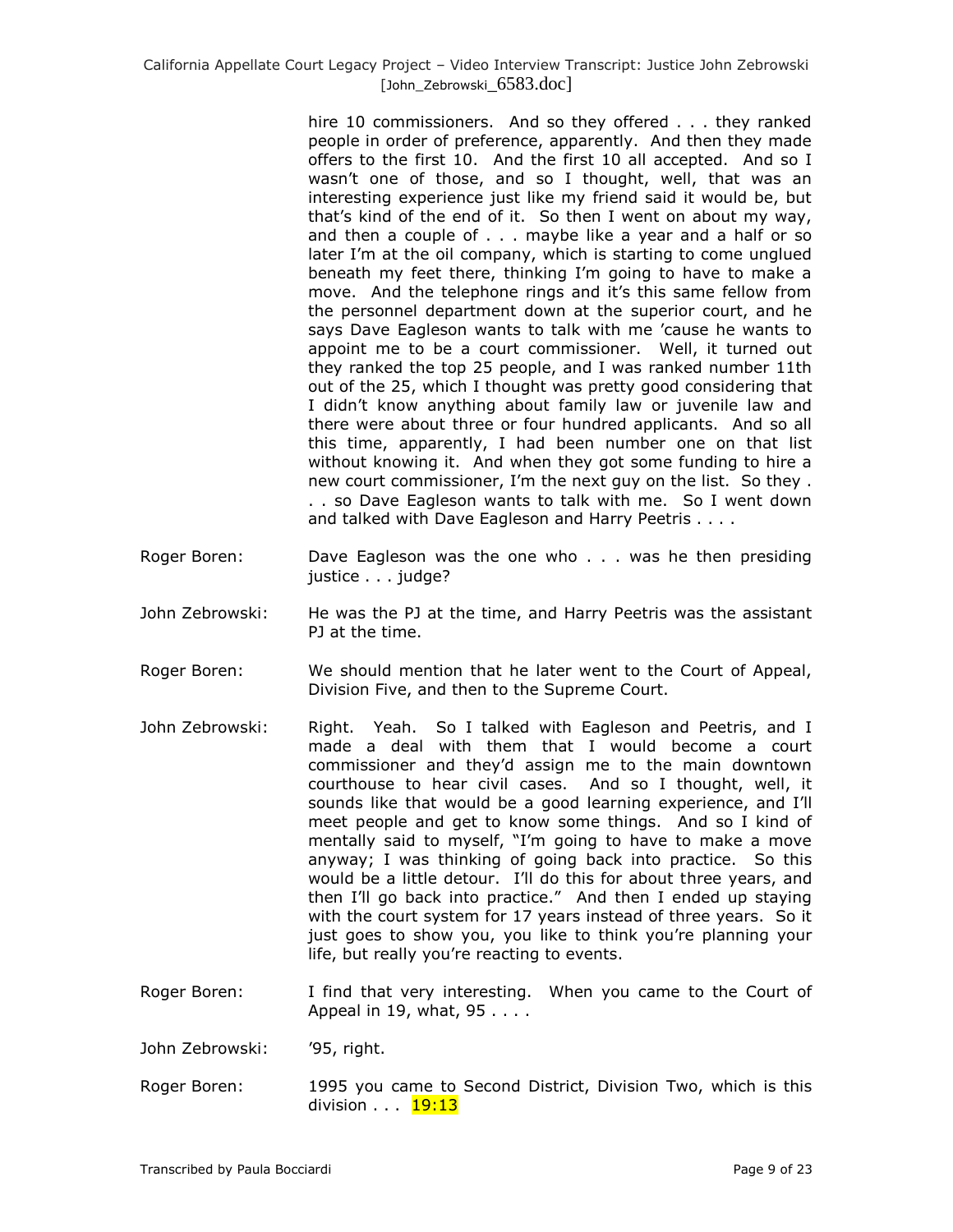John Zebrowski: Right.

Roger Boren: . . . . in this district. I'll just . . . . I'll throw in an aside. I got a phone call from the Chief Justice – the current one, soon to be retired – who told me that I was a very lucky man and that we were . . . Division Two was very fortunate to get you.

John Zebrowski: Oh, that was nice of him.

Roger Boren: I just wanted you to know that. I thought that was . . . . He didn't do that with everybody that came to me, to this court, so I was happy to learn that. When you came to the Court of Appeal, do you remember who your colleagues were then, besides myself, as I was here when you came.

John Zebrowski: Oh, it was Mike Nott and Morio Fukuta, right?

Roger Boren: Okay. And you replaced, I believe, Don Gates.

- John Zebrowski: Right.
- Roger Boren: Is that correct? Okay. While you were here, did one . . . any one of those retire, do you remember?
- John Zebrowski: I think Morio retired pretty close to the same time I retired.

Roger Boren: Yeah, he did, very shortly before you retired.

John Zebrowski: Right, right.

Roger Boren: He did. And I checked on the thing; I actually checked up on this. But he had some things I had, that Candy Cooper was appointed to replace him, and so . . .

John Zebrowski: Right, yeah.

Roger Boren: . . . . . she was listed as being here for at least a month or so while you were here.

John Zebrowski: Right. That's about right, yeah.

Roger Boren: Would that be about right? And then do you remember who replaced you when you finally retired from the Court of Appeal?

John Zebrowski: I think it was Kathy Todd.

Roger Boren: Yes.

- John Zebrowski: Right.
- Roger Boren: And she's still here. 20:41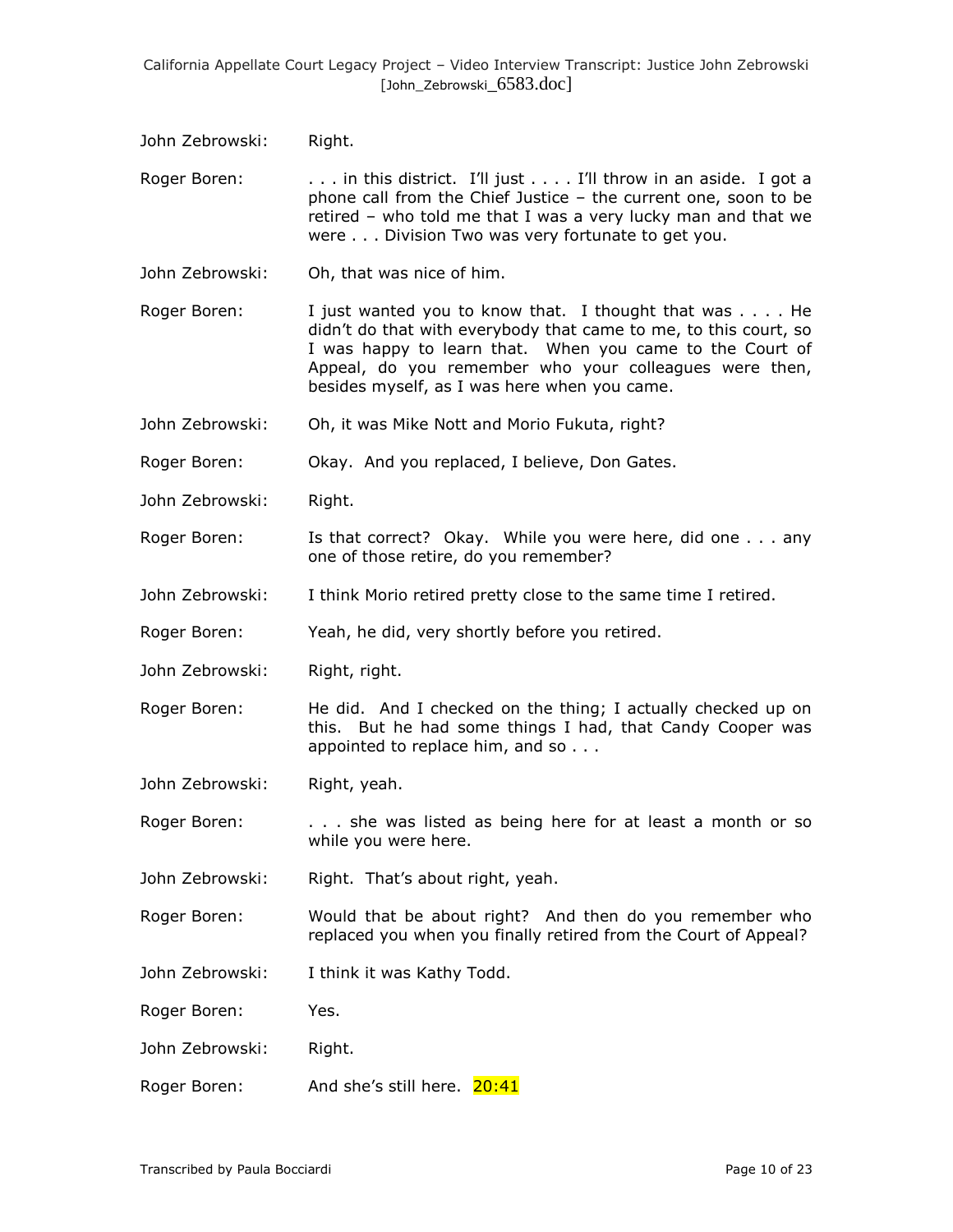John Zebrowski: Right.

- Roger Boren: Yeah. Okay, well, I just kind of wanted to put it into perspective that way. I wanted to ask you some other questions that relate to your activity here on the Court of Appeal. And I . . . one question I'm going to ask you a little later, but I just . . . in case you have a few moments in your brain and you want to multitask, I'm going to ask you about people that in your lifetime were important role models for you, or points . . . persons of inspiration, or mentors. And that's going to be one of the last questions. But as you go through this . . .
- John Zebrowski: Okay.
- Roger Boren: . . . . as I ask some questions, you might be also thinking about that. The first question I wanted to ask you is you had probably over 40 published opinions that you were the author on while you were here at the Court of Appeal. That would be a fair amount, wouldn't it, probably?
- John Zebrowski: That's about right, I think.
- Roger Boren: Okay. Is there any one or you know, if there's two or three it wouldn't matter, if you wanted to do that – that you think are the most significant of the published opinions that you authored?
- John Zebrowski: Well, it's always a tricky business to try to pick the most significant, because it's always depending upon what criteria you're going to apply, and of course they're all important to the people who are involved in them.
- Roger Boren: Yeah.
- John Zebrowski: Some of them have a little broader impact than others do. I don't know that I could say any was more important than any other. I think probably . . . .
- Roger Boren: No, I'm thinking of the broader impact.
- John Zebrowski: I guess one that had a broader impact was . . . . There was an employment case that had to do with whether an employee can sue their supervisor for age discrimination.
- Roger Boren: Would that be *Janken?*
- John Zebrowski: That was *Janken,* right. And that was a case that I thought had some broad implications. And it was interesting how people looked at that, too, because it really was a situation where you had two employees on . . . and they were on opposite sides of the issue. One employee was a nonsupervisory employee and one employee was a supervisory employee. But the  $22:45$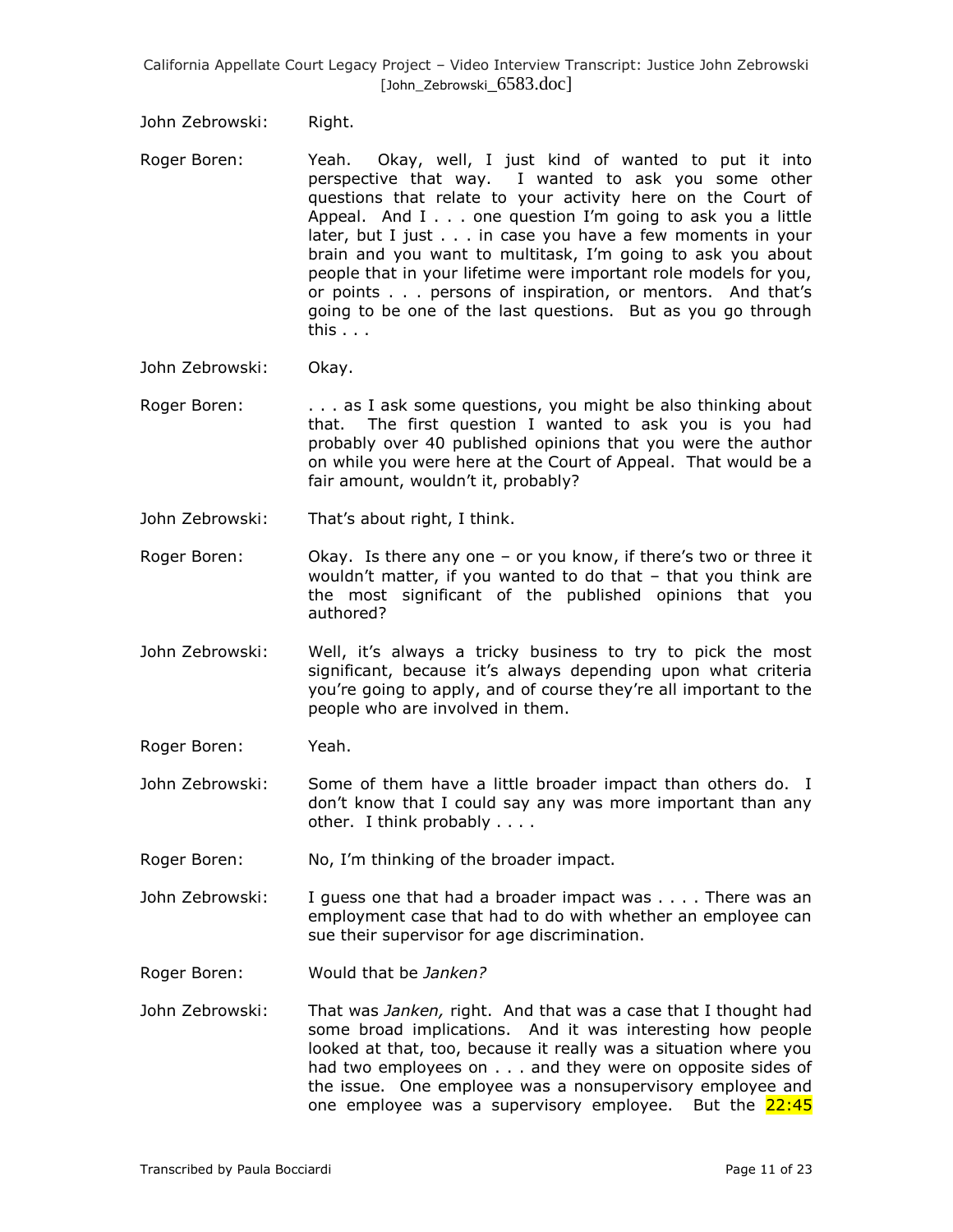mere fact you had a supervisory employee didn't mean they were a big powerful corporation. It was still just an individual trying to do their job. And it was interesting how that played out in the . . . in a debate in the Bar, because a lot of people I saw tried to characterize that decision as a pro-business or pro–big corporation kind of a ruling, when the real issue there is a person who's supervising three or four other people putting their . . . all their assets and their home and everything else on the line when they're trying to do their job. And ultimately that's the way it came out. I mean, the Supreme Court ultimately adopted that view and it's been adopted pretty well around the country.

- Roger Boren: Yeah.
- John Zebrowski: Yeah.
- Roger Boren: Well, I'm proud to say that I was one of the people assigned that . . . .
- John Zebrowski: Right. But do you remember . . . . You may remember we got a lot of grief about that one.
- Roger Boren: Yes, I do remember that. Morio Fukuto . . .
- John Zebrowski: Yeah.
- Roger Boren: . . . . . who is deceased, is the other . . .
- John Zebrowski: Right.
- Roger Boren: . . . . . participant on that case. Was there any nonpublished opinion that you have in your . . . that you have . . . might have in mind that you think is worth mentioning, either because it was interesting or because it was significant? And I don't mean to limit that to one if there's . . .
- John Zebrowski: Yeah.
- Roger Boren: . . . . more than one that you want to cite.
- John Zebrowski: Well, we had a lot of interesting cases; I found a lot of the cases to be interesting. I'm having a hard time thinking of any that we decided not to publish that were particularly momentous, because normally if we thought it was, we would have published it, but . . . .
- Roger Boren: Unless it had such twisted facts that that may be interesting.
- John Zebrowski: Well, that would happen sometimes. If it was so idiosyncratic that it didn't seem it would have much application, then we wouldn't publish it. But we had a lot of interesting cases coming through here. 24:29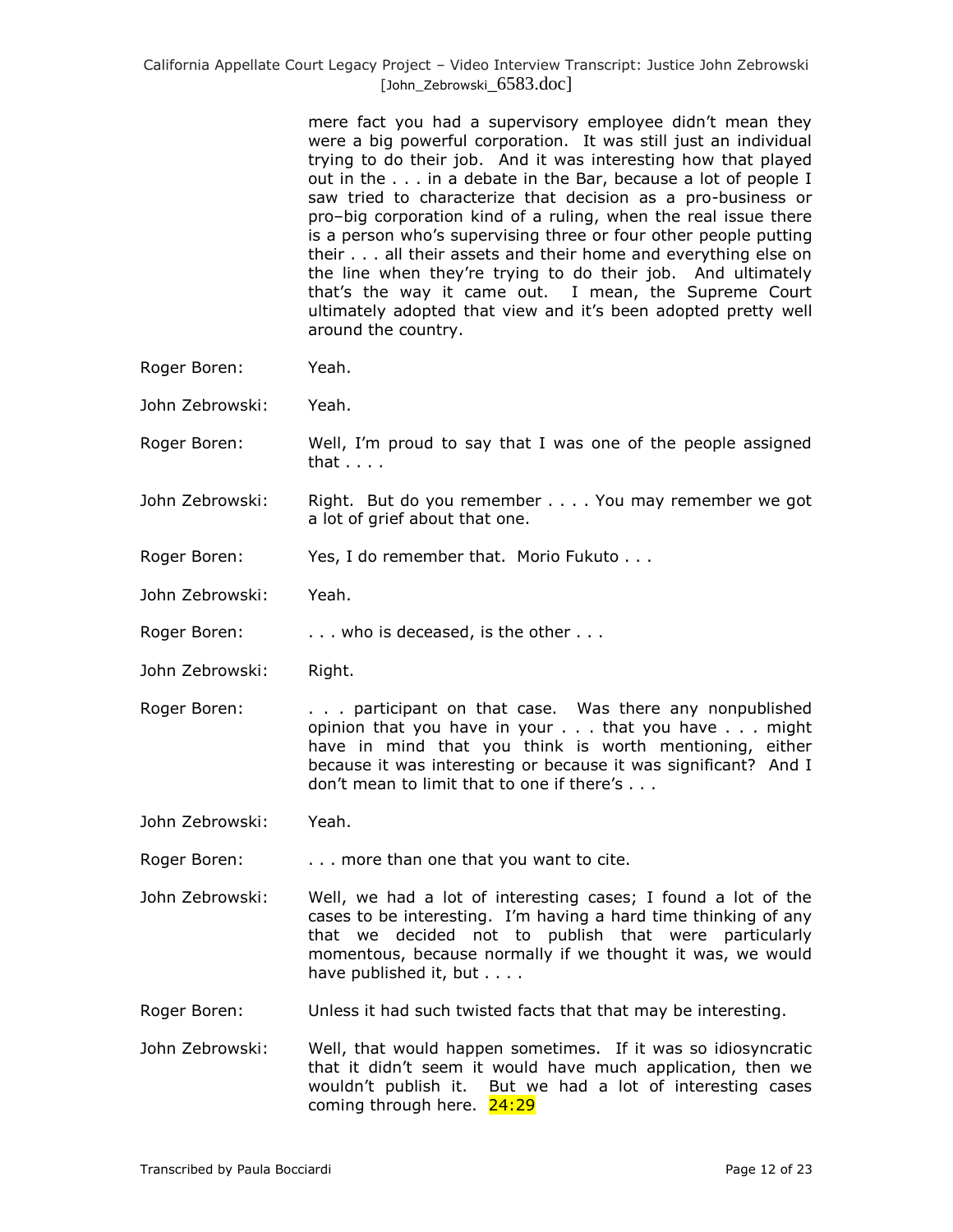- Roger Boren: Any dissents that you authored that may have . . . . We all have dissents from time to time, and we still have them from time to time. Is there one that kind of stands out in your mind that . . .
- John Zebrowski: Well, I....
- Roger Boren: . . . . where you took a stand that was contrary to your colleagues?
- John Zebrowski: Well, I remember once we had a case where a . . . . You know, thinking about it, everybody would voice their opinion but we would usually come to some consensus. So we didn't have a real high . . .
- Roger Boren: No.
- John Zebrowski: . . . . dissent rate.
- Roger Boren: We never have in this division.
- John Zebrowski: But we, you know, had maybe a couple every year, I guess, maybe. Not a lot.
- Roger Boren: Sometimes there's an agreed dissent, you know.
- John Zebrowski: Yeah, right.
- Roger Boren: You need one sometimes, because it's a cutting issue.
- John Zebrowski: But I remember one once where a . . . there was a corporation that had an insurance policy. And then the corporation sold all their assets to a partnership. And then the partnership went on, and it was pretty much bought out by, I think, people who were executives at the corporation. But they sold all their assets to a partnership. And I'm pretty sure that it was some sort of a tax deal to reorganize to . . . . Sometimes if you sell all your assets to a dissimilar entity you can, for example, bring in a LIFO Reserve without paying taxes on it. And there are all kinds of things like that that go into it. And it was some kind of a deal like that. So now we ended up with the partnership, which is a different entity. And years go by, and now there's a lawsuit over a diesel fuel line that was leaking. And the corporation is now defunct, but under Supreme Court precedent you can still sue that defunct corporation. Now, you might say, "Why would anybody ever want to do that?" Well, the only reason they would want to do it is because it had an insurance policy. So you can still sue the defunct corporation and access that insurance policy. But what the plaintiffs in the case at hand did was instead they sued the partnership. And then the partnership tries to get coverage from that policy that sued the corporation, which is still liable to have to respond for 26:30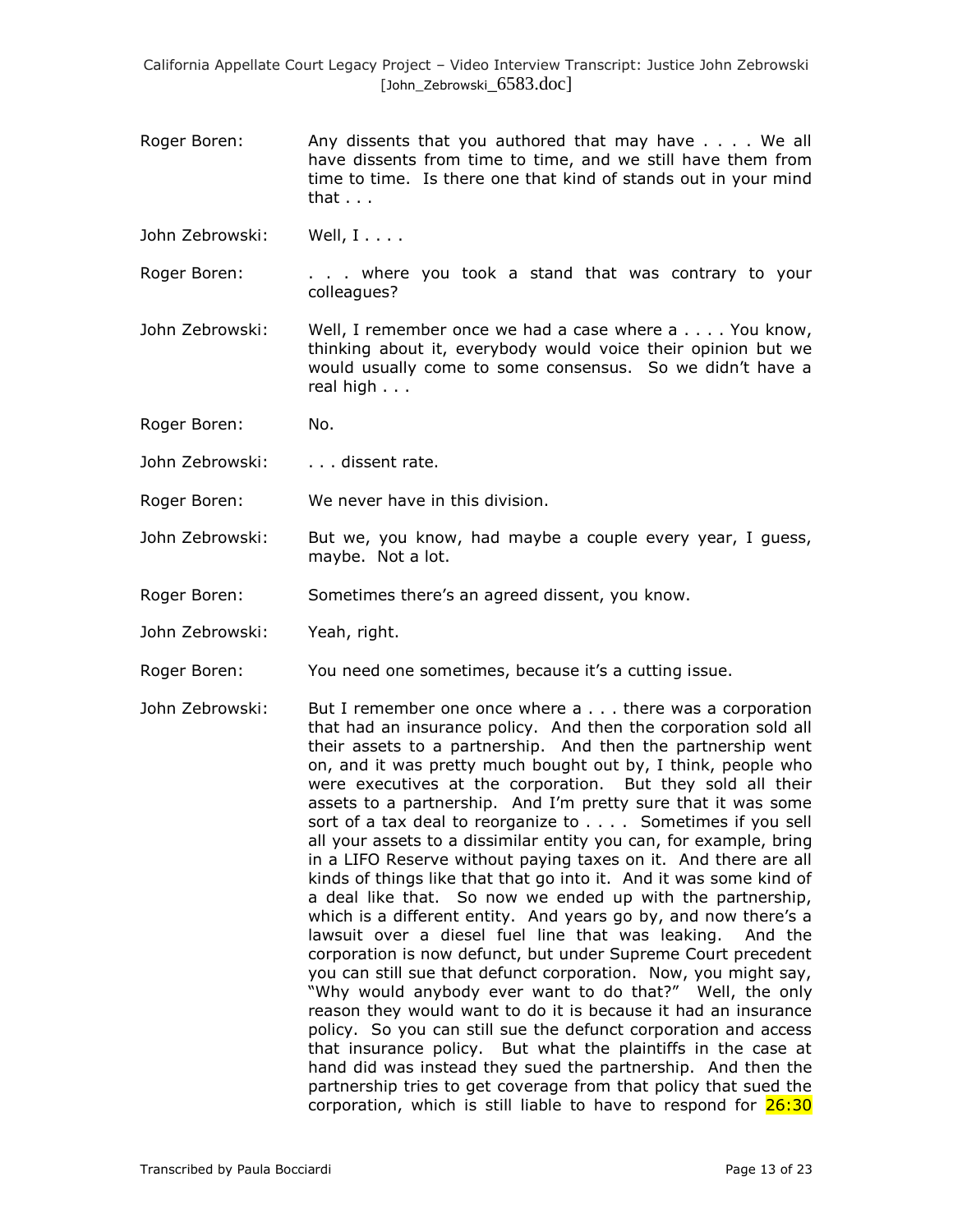the corporation and defend the corporation and pay damages and so forth. And they never . . . . And the policy never insured the partnership. And it seemed to me that the only reason why the suit was filed against the partnership instead of the corporation had nothing to do with the merits of anything. What it had to do with is if the corporation had been sued . . . . 'Cause the partnership was . . . . The attorneys representing the partnership were trying to get coverage for the partnership. So they sued the insurance company instead of suing the corporation. And I think the reason they did that, if they had sued the corporation, the insurance company would have said, "Fine, we're going to defend, but you're not the attorney anymore; we're going to put our *own* attorneys in there now." And they wanted to continue to be the attorneys. So they sued the insurance company rather than suing the insured, which was the corporation, cross-claiming against them. And I think Mallano was on that case. And in any event, the . . . .

- Roger Boren: Robert Mallano was sitting here as a pro tem at . . .
- John Zebrowski: Right.

Roger Boren: . . . . . that time. He is now the Presiding Judge . . .

John Zebrowski: Right.

Roger Boren: . . . . . of Division One.

- John Zebrowski: Right. And so he wrote the majority opinion. And he followed the line of reasoning that is used sometimes in products liability cases, where if you . . . if you're manufacturing a product but you change the business structure of the manufacturing but the manufacturing goes on unimpeded, the liability will follow the way the manufacturing's going and there'll be findings that the same insurance policy applies, and so on and so forth. But I found that line of reasoning not suitable for this particular situation, because you still had this defunct corporation out there that could be sued. So I wrote a dissent on that, and I said I thought that the insurance company should not have been ordered to provide a defense and indemnity to a party that they never insured – especially because they could still have to defend the corporation when the corporation got sued. But anyway, I was in the minority on that one.
- Roger Boren: Okay. Let's see. There's some other questions. Do you recall who was on your chambers staff while you were here?
- John Zebrowski: Well, we had Steve . . . . Steve McCall was my judicial secretary.
- Roger Boren: You brought him over from the superior court, didn't you? 28:43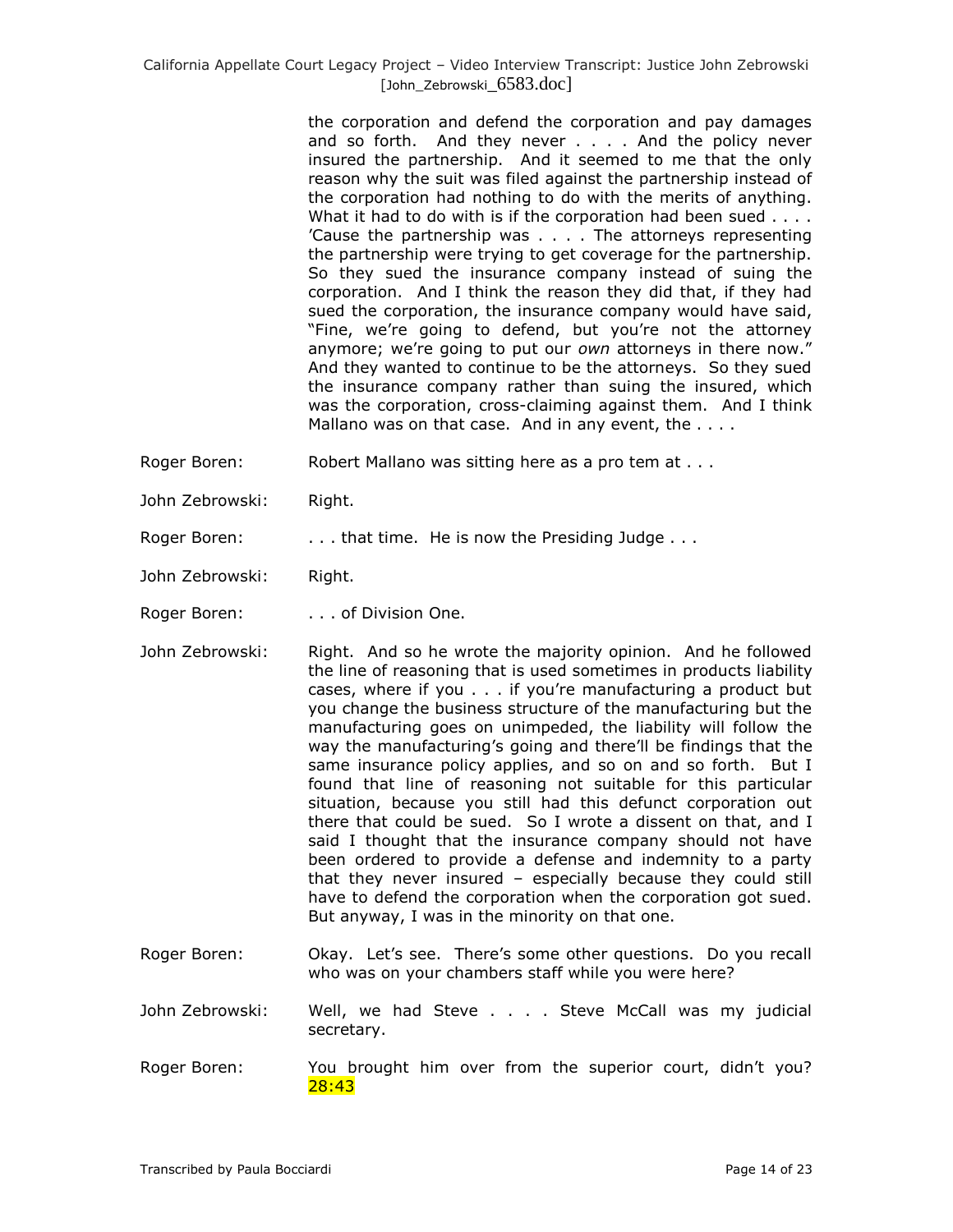- John Zebrowski: Right. Yeah. Yeah, he was my clerk on the superior court for about 12 years, and then I was over here for about a year and then he came over, too.
- Roger Boren: And he's . . . last I looked, he was still here in another division.
- John Zebrowski: Right. I think he *is* still here, right.
- Roger Boren: Yeah.

John Zebrowski: Might be Division Eight, I think, or . . . .

Roger Boren: Yes, Division Eight. That's where he is.

- John Zebrowski: Yeah. Right. Yeah. And then I had . . . Rosalyn Zakheim was one of my research attorneys. Mary Lawrence was a research attorney for a while. And then there was some juggling around. I think Mary moved over to work with Mike Nott, and then I got Tim Stone, who was here for a while. Those are the people I recall.
- Roger Boren: Yeah, that's who I recall.
- John Zebrowski: Yeah.
- Roger Boren: Pretty good. Is there an experience or anything that happened while you were a Court of Appeal associate justice that kind of stands out in your mind if you were kind of . . . just to characterize your comings and goings during that time?
- John Zebrowski: Well, I don't know if I could pinpoint it on one particular experience, but . . . . Well, anytime you do judicial work, you know that your decisions are going to have an impact on people, and it's quite a responsibility and you have to take it quite seriously. And so that's something you have to think about soberly when you're doing it. And then as you move from the trial court to the Court of Appeal, now you're not just deciding one particular case but you're making a decision that can impact on a broad spectrum of people. So it's something you have to remind yourself; it's serious business, and you have to take it seriously and think carefully about it.
- Roger Boren: Do you have a fondest memory of anything in particular from the Court of Appeal? I assume there must be some fondness there?
- John Zebrowski: Well, I think . . . . Oh, absolutely. The thing I liked about the Court of Appeal is all of us got along so well. We didn't always agree on everything, but we got along really well and we'd go out every week down to the seafood place down the street here and have that . . . have those great seafood lunches.

Roger Boren: Yeah. 30:38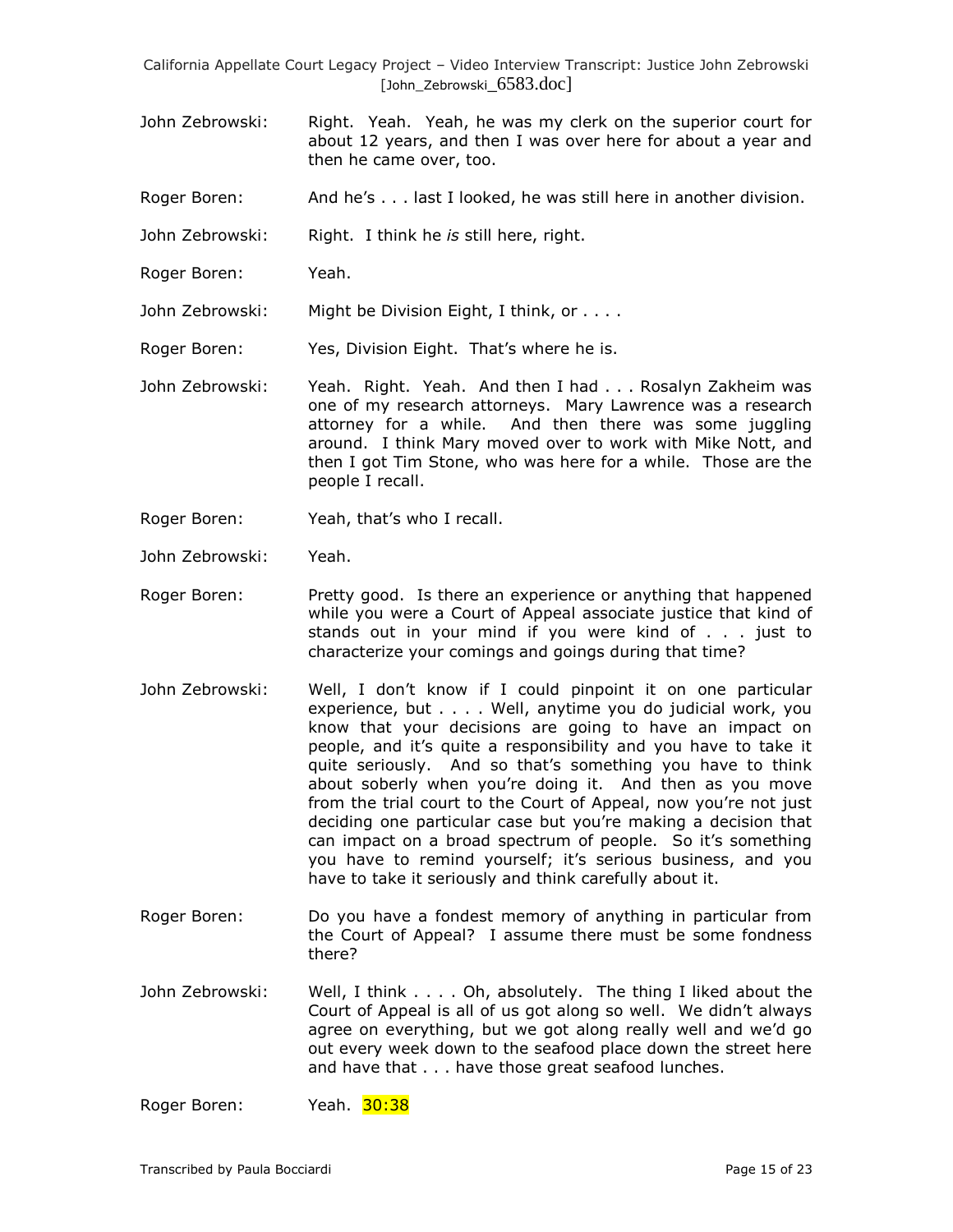John Zebrowski: Yeah, that was a lot of fun.

Roger Boren: We still do.

John Zebrowski: Do you?

- Roger Boren: I was going to ask you  $-$  is there anything about the way that you . . . the experience that you had here at the Court of Appeal that has kind of stayed with you? Something that happened, your way of dealing with things, anything like that?
- John Zebrowski: Yeah, I would say so. I think that there were times when you would write something and then you would see how it was being interpreted by other people, and it would teach you a little bit about how to say things so that what you're saying can't be misinterpreted, either deliberately or inadvertently. Because there *would* be times when I would write something and then I would see how somebody else saw that, either because maybe I hadn't written it quite as well as I should have or because maybe there had been some prejudice to bear on it and I should have written it in such a way as to eliminate that possibility. And so I think it teaches you a lot to see how people react to what you're writing, and it helps you be more careful how you explain things.
- Roger Boren: If you were to . . . . If you look back at the timing of all of your career, from the time you left law school to now, it looks like it's been 11 years since you were here at the Court of Appeal, I think.
- John Zebrowski: That's right.
- Roger Boren: About 11 years.

John Zebrowski: About 11 years, right.

Roger Boren: So I guess I could say that – and *you* could say – that the longest that you've served in any capacity has been in ADR. Would that be correct?

John Zebrowski: Well, I think I was on the superior court a little bit longer, but. . . .

Roger Boren: It was that long?

John Zebrowski: Yeah. Well, I was on the superior court from about '82 . . .

Roger Boren: Oh, yeah. That's right.

John Zebrowski: . . . to '95, yeah.

Roger Boren: That's true, that's true . . . 32:27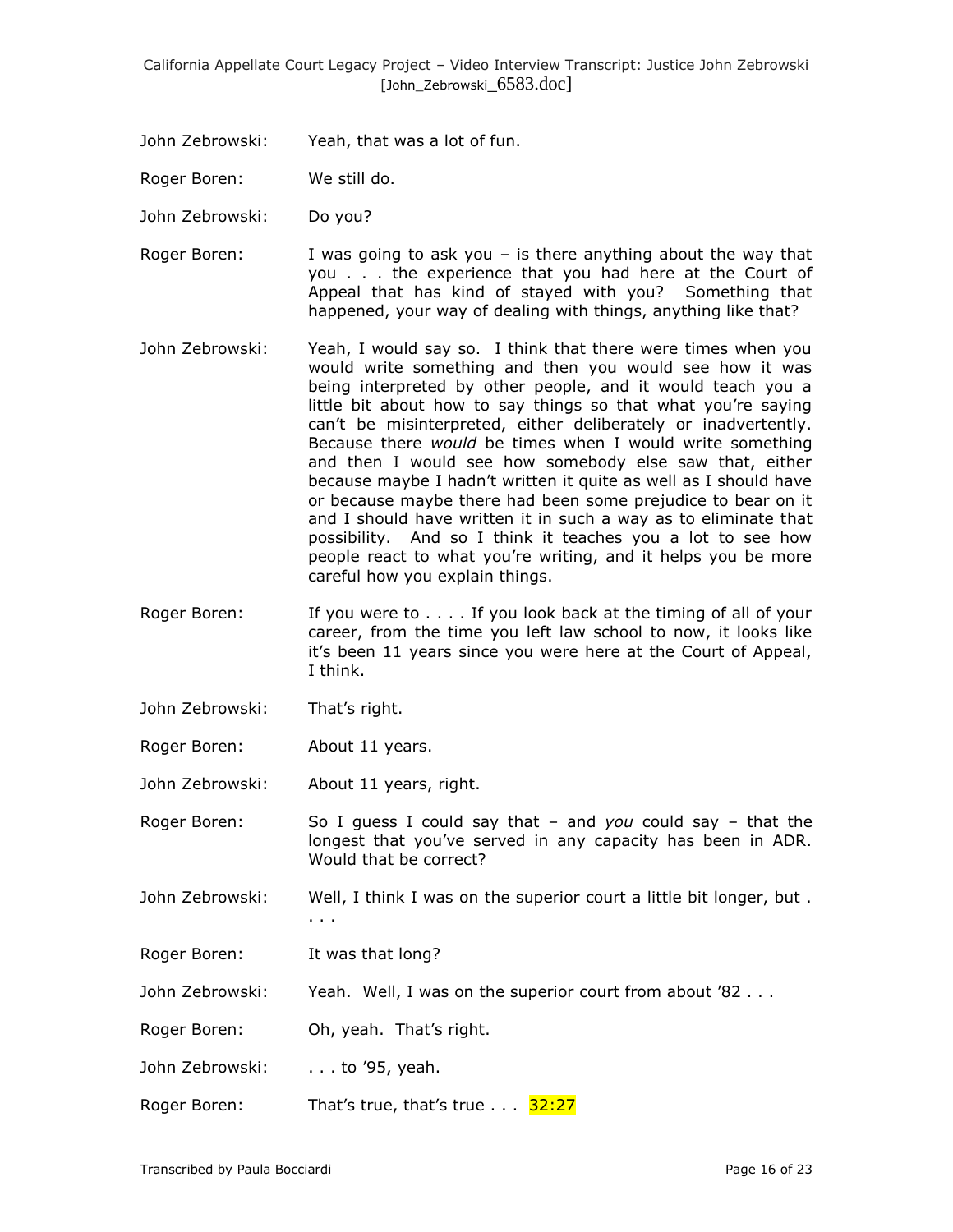- John Zebrowski: Yeah.
- Roger Boren: ... if you count the ...
- John Zebrowski: Right.
- Roger Boren: . . . . . time as commissioner . . .
- John Zebrowski: Right.
- Roger Boren: . . . . . . and then superior court judge.
- John Zebrowski: But I've been doing ADR almost as long as I was on the superior court, right.
- Roger Boren: Yeah, yeah. Is there something that you remained interested in because of your background in . . . that's in a judicial or legal effect that is not in the spectrum of business-related activity?
- John Zebrowski: You mean, some area of law?
- Roger Boren: Yeah, any other areas of law that you're interested in?
- John Zebrowski: Well, there's one area of law that always interested me was and this is sort of an "Inside baseball" kind of thing, I guess – but I always found inverse condemnation law very interesting. And that's an area in which there's a lot of differences of opinion and confusion, and you're never quite sure what's going to happen on an inverse condemnation case.
- Roger Boren: Yeah.
- John Zebrowski: And it's interesting, too, when you look back into history and you see what used to happen before the Supreme Court developed the inverse condemnation concept. I was reading a book recently, which is a great book. It's called *Rising Tide,* and it was about the Great Mississippi River Flood in 1927. And it's a very interesting book, because it tells you all about the science of trying to control the river and the levees, and how they tried to maintain the river under control, and the problems they have in places like New Orleans and places like that. And also it tells you a lot about the politics of that time in American history, and race relations in the south, and how Herbert Hoover came to become President by him getting involved in this big disaster that was happening there. But one of the interesting things that was happening was as the water was rising, the City of New Orleans became concerned that the levees would break and the City of New Orleans would be flooded. So with the assistance of army troops, they went to the levees south of the City of New Orleans and they dynamited the levees. And they wiped out a couple of parishes in southern Louisiana on the theory that that would release 34:26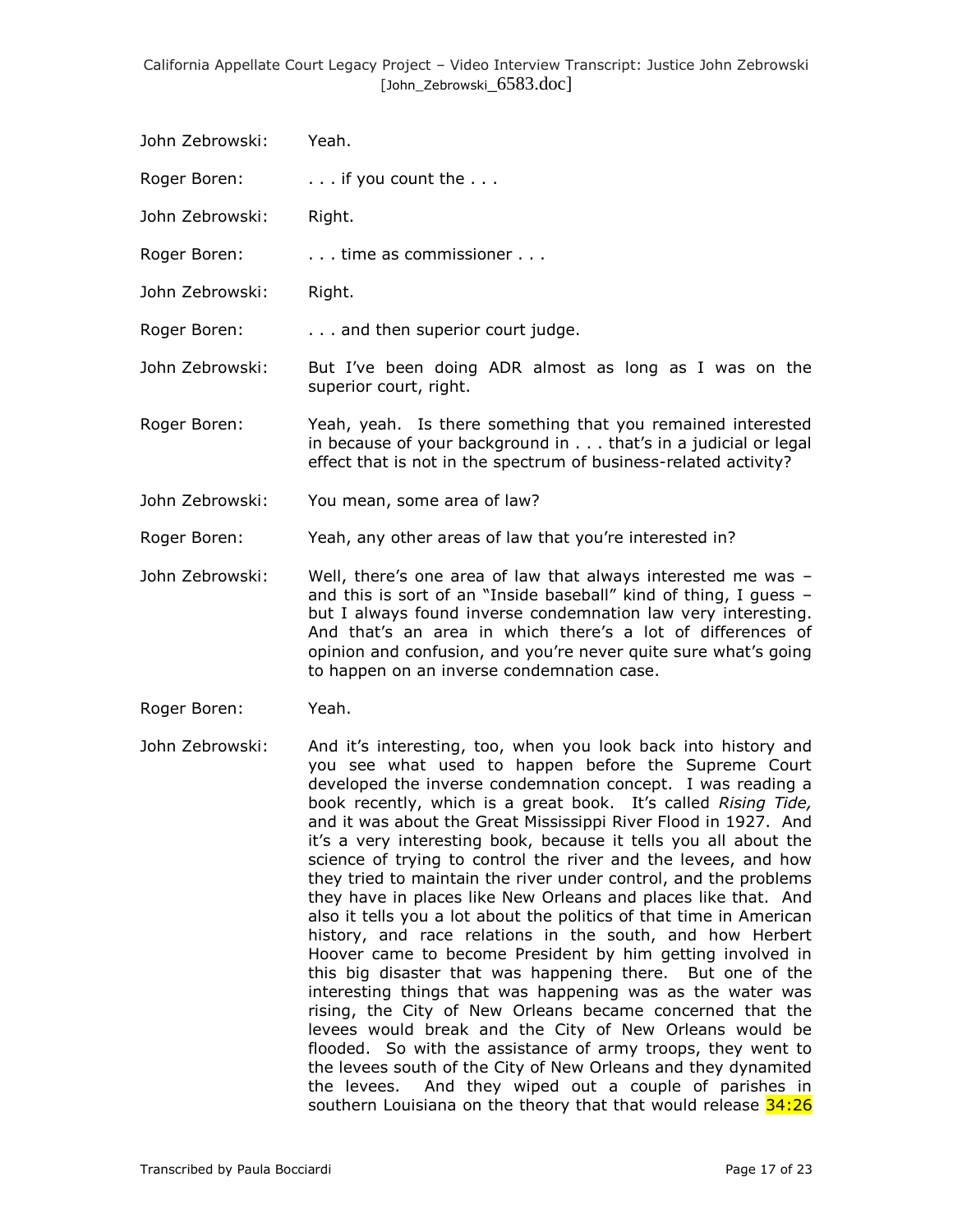> the pressure of the water; the water would then go past New Orleans, flood downstream. And they wiped out people's farms and homes, and it was just a major disaster. And the City of New Orleans did it with the assistance of the army, and there was no compensation. Now, nowadays that would be an inverse condemnation case.

- Roger Boren: Yeah. Bob Dylan wrote a song or sung a song more recently as his voice has got older and foggier – called "If the River Keeps . . . If It Keeps on Rainin,' the Levee's Gonna Break." In that case, I guess they took care of the rain part by blowing it up so . . . .
- John Zebrowski: Yeah. And they actually had to go down there with army troops, because the local people otherwise are going to try to stop them from blowing up the levees. And, you know, we had some cases similar to that here in California after the earthquake. In '94, '95 there were some buildings out on the west side of town that were damaged and contained some valuable property like medical records and things like that. And so there were a lot of issues about whether you got to go in there and try to get your property out of there, or whether they . . . the city could keep you out of the property and tear it down. And they did tear down a lot of buildings; a lot of people lost records and all sorts of things. And then there were arguments about, well, were they really tearing it down because it was a public safety issue, or were they tearing it down because it was just the most convenient thing to do at that point rather than to have a longer process of letting people remove property. And there were a lot of inverse condemnation cases filed arising out of that.
- Roger Boren: Okay. I wanted to ask you a couple of diverse questions just really more matters of interest. But I believe you had two children?
- John Zebrowski: Three. Three children.
- Roger Boren: Three?
- John Zebrowski: Right.
- Roger Boren: Ah, then I messed that up. Tell us how they're doing.
- John Zebrowski: Well, the oldest one is just about to graduate. She went to undergrad school back east and then went out to Colorado to go to grad school, so she's going to be graduating with a dual J.D. and environmental studies degree – wants to do environmental work of some kind. The . . . . My other daughter, who's a couple of years younger, graduated from college with a psychology degree, and she's now working for the Autism Research Institute at the University of Washington – Seattle. And she has in mind to go into a graduate  $36:49$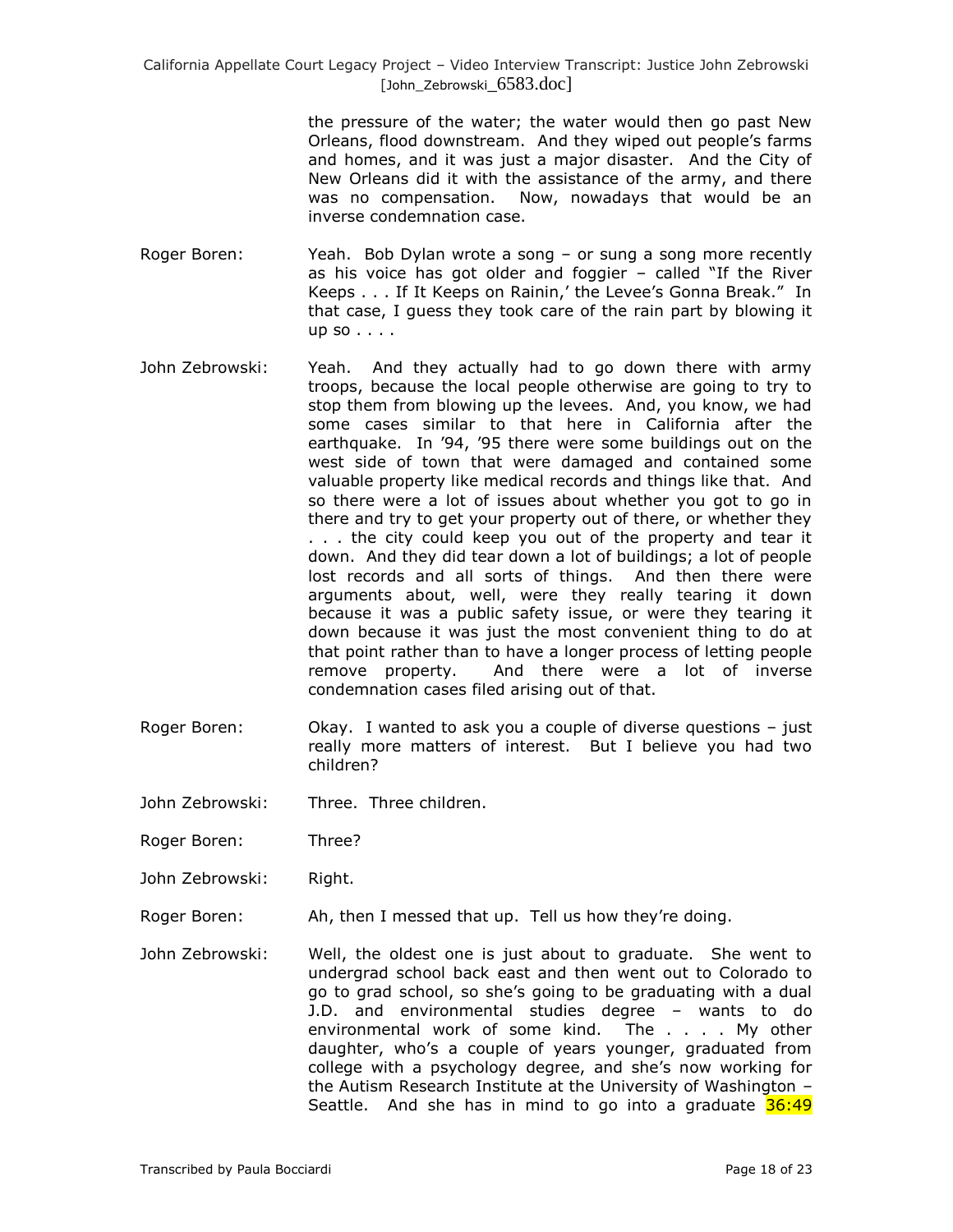> program in psychology at some point, but first she wants to work for awhile and learn a little bit and develop her credentials and so forth. And then my son is in college. He just got back from about nine months overseas, and he's going to be going back to school, probably in January or February.

- Roger Boren: Okay: hobbies. I know particular things that you were interested in; you mentioned a couple of those before we started. But would you mind telling us what kind of things you do to vacate your mind, so to speak . . .
- John Zebrowski: Well, unfortunately . . .
- Roger Boren: . . . . for recreation?
- John Zebrowski: lately in fact, it's something I've been thinking about lately I've been doing too much work and not enough play, so I've got to start resuscitating some of my hobbies. But I like to do things like hiking and bicycle riding and kayaking, and that type of thing. I've gone on a couple of nice hikes recently. I went on a – I guess it was like about a year or so ago with a buddy of mine and my son and his girlfriend – we went and hiked the West Highland Way through the Highlands of Scotland. And that was really quite interesting. You meet people along the way, you go through these little towns, you stay in little bedand-breakfast kind of places along the way. That was a lot of fun.
- Roger Boren: Besides recreation and, say, reading and the like, are there other special interests that you have?
- John Zebrowski: Well, lately I've been making an effort to try to get back in good physical shape. So I've been trying to exercise, and that's been taking up some time. But I'm only a couple of months into that. I'm making some progress, but I got a little bit out of shape by working too much.
- Roger Boren: I meant to ask you before: we spoke of Governor Deukmejian. Were you appointed, then, to the Court of Appeal by a different Governor or by Governor Deukmejian?
- John Zebrowski: I was appointed to the Court of Appeal by Governor Wilson.
- Roger Boren: I thought so.
- John Zebrowski: Yeah, yeah.
- Roger Boren: So if you had to look back on it, what was the most satisfying of all your career?
- John Zebrowski: You mean of the different segments of the career? 38:46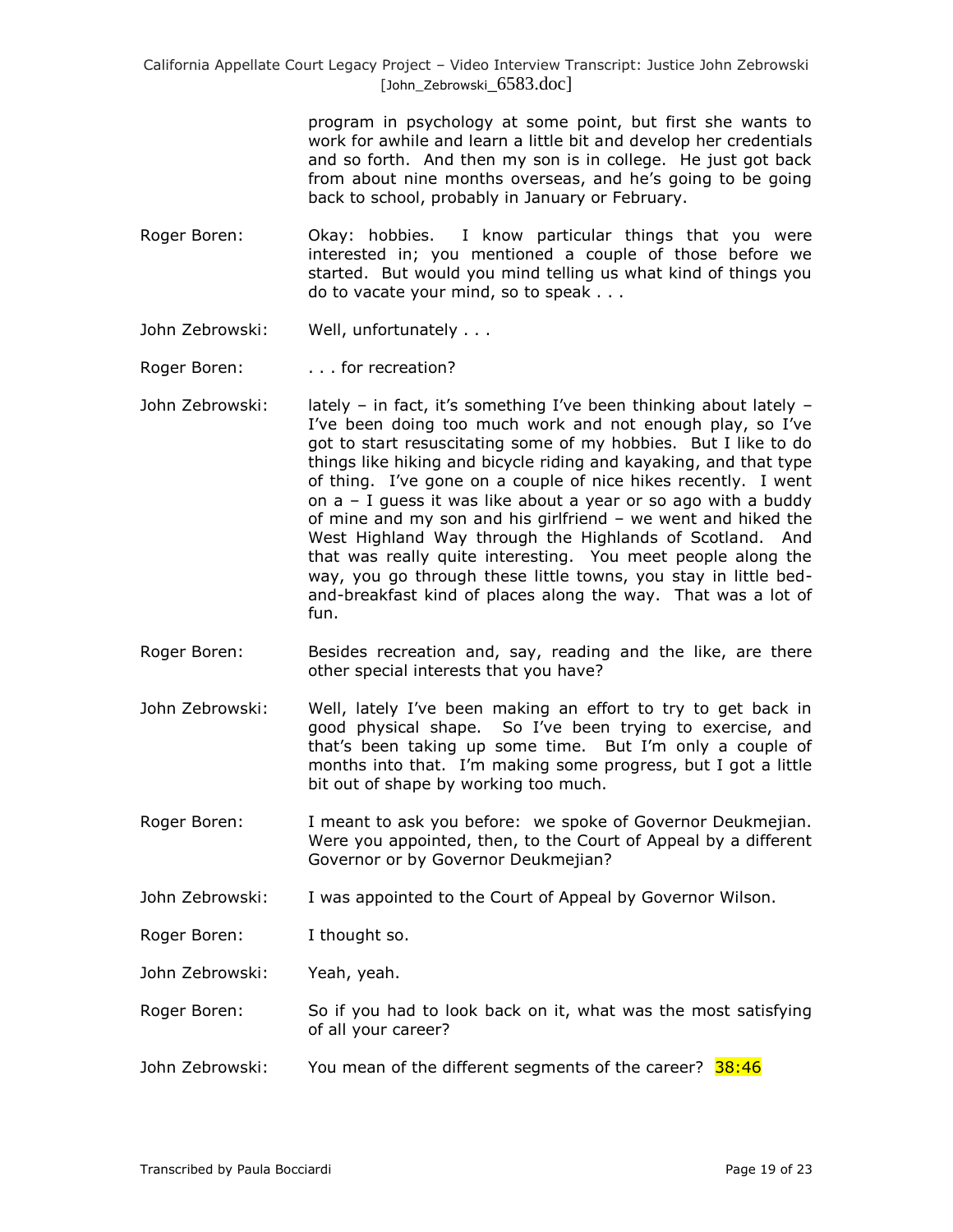- Roger Boren: Yeah, all the segments, you look at 'em, what do you think? I mean now, other one?
- John Zebrowski: Well, you know, it's kind of hard to say, but I'll say that I found enjoyable parts of each one of them. And the thing I find is that when you . . . you know, as you go through life you tend to come to sort of break points where you make a big change from one thing to another, and it's fairly hard to do that without having some negatives to it.
- Roger Boren: Yeah.
- John Zebrowski: There's always pluses and minuses. So what you have to hope is that the pluses outweigh the minuses. And I think that as I've progressed through different stages of my career, the pluses have always outweighed the minuses. But there are things I miss about it. I mean, on the trial court, for example, I really thought it was interesting watching a trial develop. I mean, it was almost like . . . .
- Roger Boren: Well, it's like a drama.
- John Zebrowski: Right. If you understand a little bit of the "Inside Baseball" what's going on – watching it develop is just like going to a play or something and you're seeing the plot develop and so forth. And I really found that very interesting.
- Roger Boren: Would you mind telling us what you thought were probably the pluses of being a justice on the Court of Appeal?
- John Zebrowski: Well, the good thing about being on the Court of Appeal was that you had an opportunity to try to make proper rulings that fit the law that you were dealing with in your particular case into all the rest of the law, so that all the law fit together well and so you had a good body of law that would be beneficial to the public. And it took a lot of thought and a lot of breadth of view of what you were dealing with. And if it's done well, I think it really has a great public benefit. And if it's done badly, it can cause problems.
- Roger Boren: Would you have any advice for those who might not even be to the point of seeking a legal career but if they were thinking about that and also thinking about a judicial career, what they would do along the way to have a career as an appellate justice?
- John Zebrowski: Well, I think probably the first thing I would tell them is that it's not exactly the kind of thing you try to make as your primary objective, because it's just so hit-and-miss and chance and who you meet and who you talk to and what happens and so forth. It's not the kind of thing that you can really plan for in the sense of it's a goal that you can attain just by your own effort. I mean, a lot of it is good fortune and other things have  $41:07$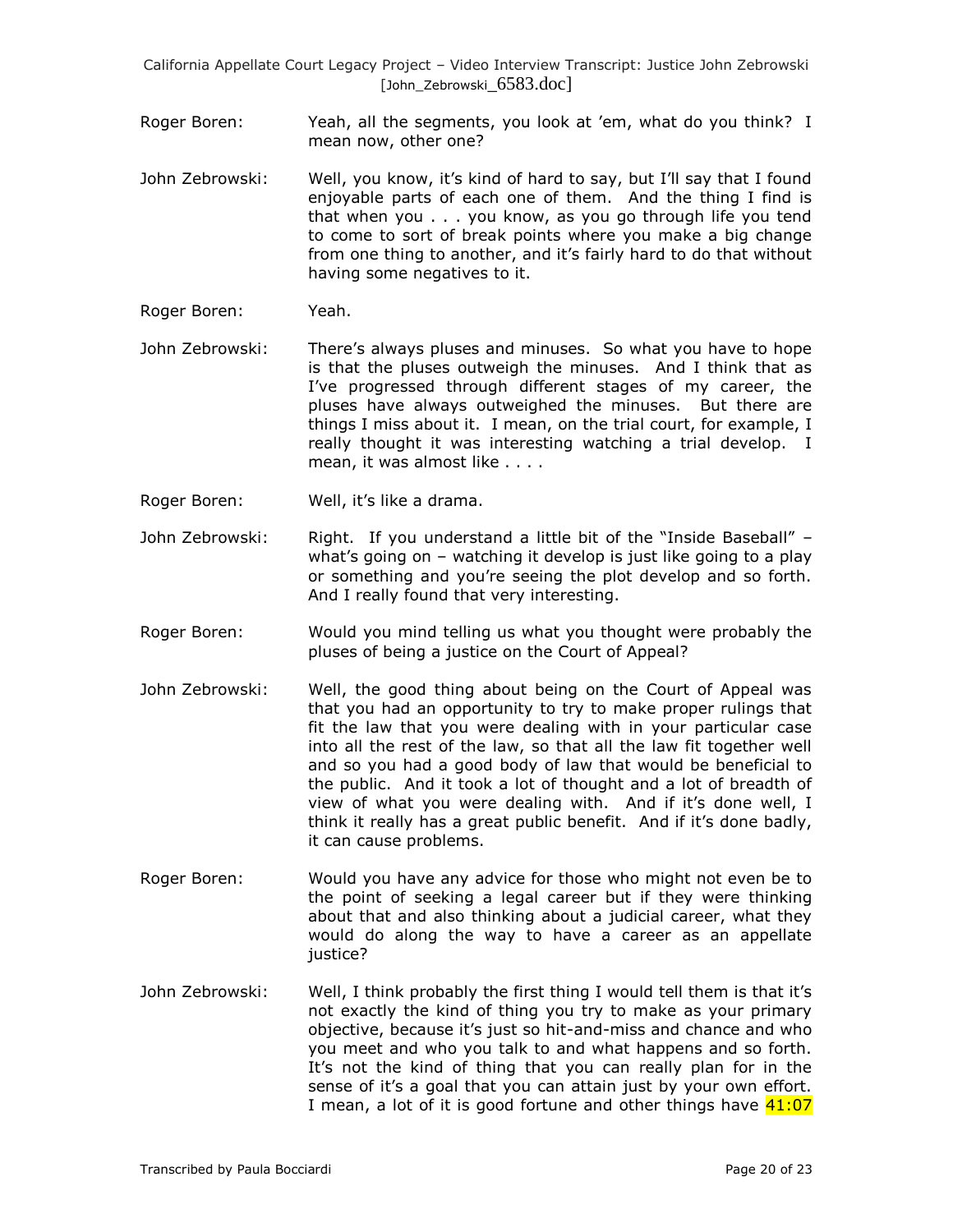to fall into place. But basically if you want to become an appellate justice, I think then what you need to do is you need to just develop a reputation as somebody that thinks things over, doesn't show any partiality or any particular point of view, but tries to apply the law that was created by our democratic process and not try to invent new things or fight against something you might not like. I mean, there are a lot of cases where if I had been the emperor I would have had a different rule of law, but I wasn't, and that wasn't what I could do, and whatever the rule of law was that's what you apply.

- Roger Boren: What do you think about just *stare decisis* in general the idea of precedent and the law – because it's been developed from English common law?
- John Zebrowski: Well, I think you have to have a fairly strong thread of that because if it's a system of law then people have to know what the law is. It's not a system of law if nobody knows what it is. It's . . . . If nobody can tell what the law is, that's just a system of somebody being in control and making a decision about it. But the whole idea of law is that people can know what the law is to some degree – some reasonable degree – and they can try to conform their conduct to the law; they can try to act within the law. So you have to have some *stare decisis*. On the other hand, we know that sometimes, with hindsight benefits of another decade or 15, 20 years goes by, you can see that maybe somebody decided something in a way that was not correct, and once in a while it has to be changed. But if you do that too much, of course, then you erode the whole idea of a system of law. So . . . .
- Roger Boren: Well, how do you feel about the interplay especially at the appellate level – of the precedential law, discernment of some of the forces that are sometimes . . . work on a particular case that aren't necessarily stated on the cold record, and common sense. Any thoughts along those lines about how those relate?
- John Zebrowski: Well, you get a lot of people criticizing what the Legislature does, for example. But on the other hand, I mean, the Legislature's generally applying some brand of common sense. They have something they're trying to accomplish. And you can debate what technique they're using to try to accomplish it, but I think common sense is a good indicator of the meaning of a statute, for example, because people generally don't intentionally create a statute that makes no sense. So common sense does have a large . . . . It is a large component in your decision making. But on the other hand, you can't use what somebody might think is common sense to rule directly the opposite to what something says. I mean, your first step is to look and see what the language is. Now, if the language is clear, then that's the way you apply it. Now, if the language is subject to a little bit of nuance or differing 43:51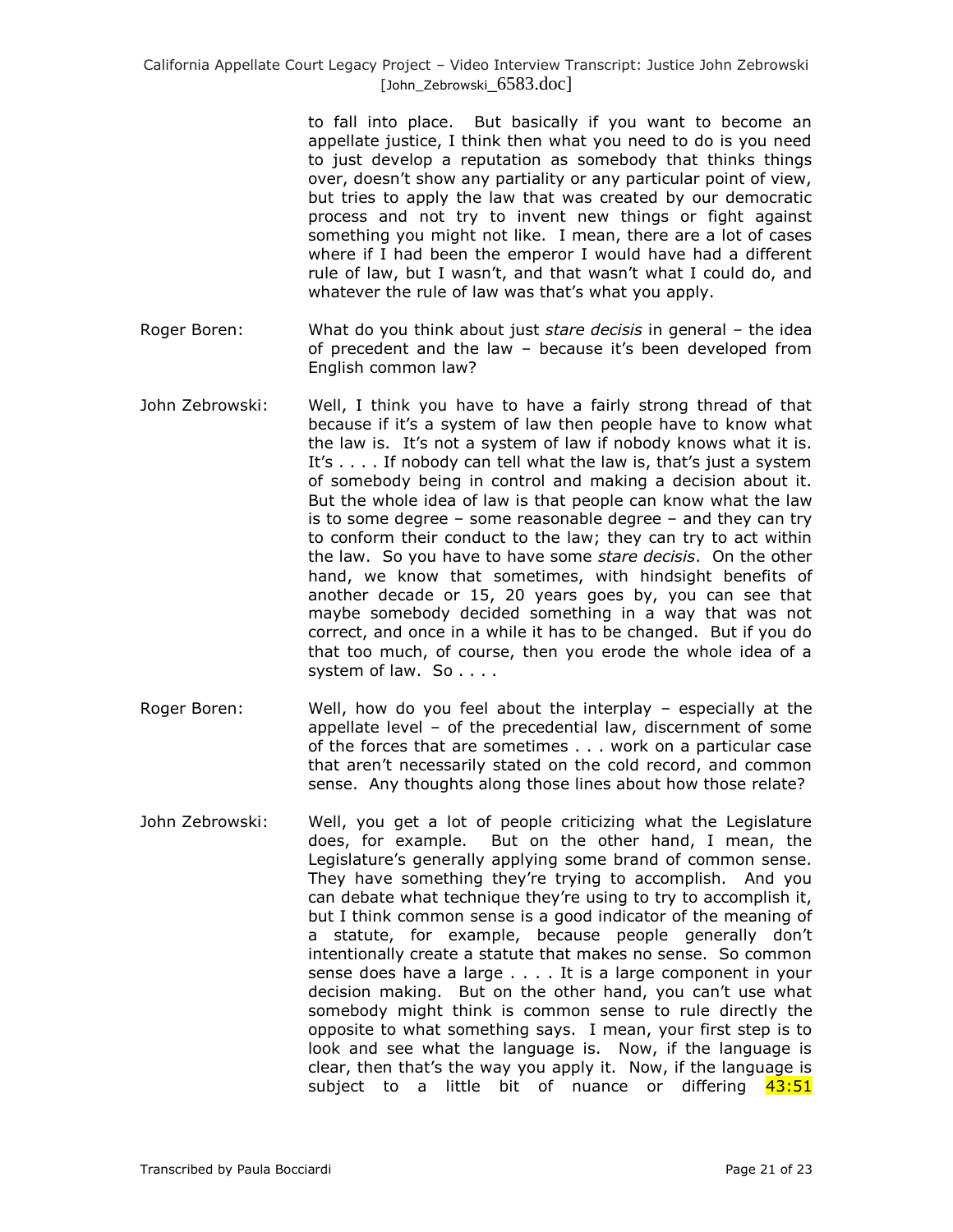interpretations, all common sense comes in with regard to what was intended by it.

- Roger Boren: My last question that I really have for you and that doesn't mean you can't also interject something you think ought to be mentioned here, but – was the one that I alluded to earlier, which is in your lifetime, have there been particular role models or mentors or persons of inspiration or ideal that kind of influenced your lifetime and your current choices?
- John Zebrowski: Well, anytime I think of that, the person who always comes to mind is the guy that was my athletic coach in . . . starting in junior high school and going on from there. And I think he just retired recently. He came to coach us when we were like about 12 and he was like 22; he'd just been out of . . . just got out of college with his phys ed degree and was sent down to be our coach. So at the time, of course, he seemed like he was way older than us; nowadays it doesn't seem like much 'cause it's only 10 years.

But when I go back to Pennsylvania I still go and visit him. And a couple of years ago, a bunch of the guys that are still living back around in Pennsylvania there arranged a surprise party for him for his 70th birthday. And so we got about 80 or 90 guys back there, and they rented a pavilion at the baseball stadium. It's way out in left field and it's up pretty high, and there are some seats in front looking out at the field, but then behind there is a big area where they have a barbecue set up, and they do all this barbecuing and you have kind of like a picnic kind of a thing up there. So they rented this place and they had this big dinner all set up up there. And so we had about 80 guys gathered up there. And he was coming to the game with his son and grandson, and they just told him they were taking him to a baseball game; they didn't tell him that he was going to have 80 of his guys that he had coached waiting there for him. So it was kind of funny, because as he comes walking up, he's looking and he sees all these guys standing there, and he comes walking closer and then he starts recognizing a few people, and so we go up and start shaking his hand and all that sort of thing. And we give him the microphone, and the first thing he says is, "I'm comin' to this baseball game, and my son and grandson here are bringing me way out here to these really lousy seats out in left field, and I'm thinking, "Why are we going out to these really lousy seats way out here in left field? The game's not even sold out; surely there are better seats available. And then I see all these guys standing out there, and I'm wondering why are all these guys out here in the really lousy seats in left field?" And we're all there to . . . of course, to greet him. It was quite a . . . you know, quite a tribute to him, I find. And I thought it was really quite amazing. I mean, there was a guy that had a lot of impact on a lot of young lives over the years. I was in the first class that he coached, and then of course he'd been coaching ever since then. And  $46:35$